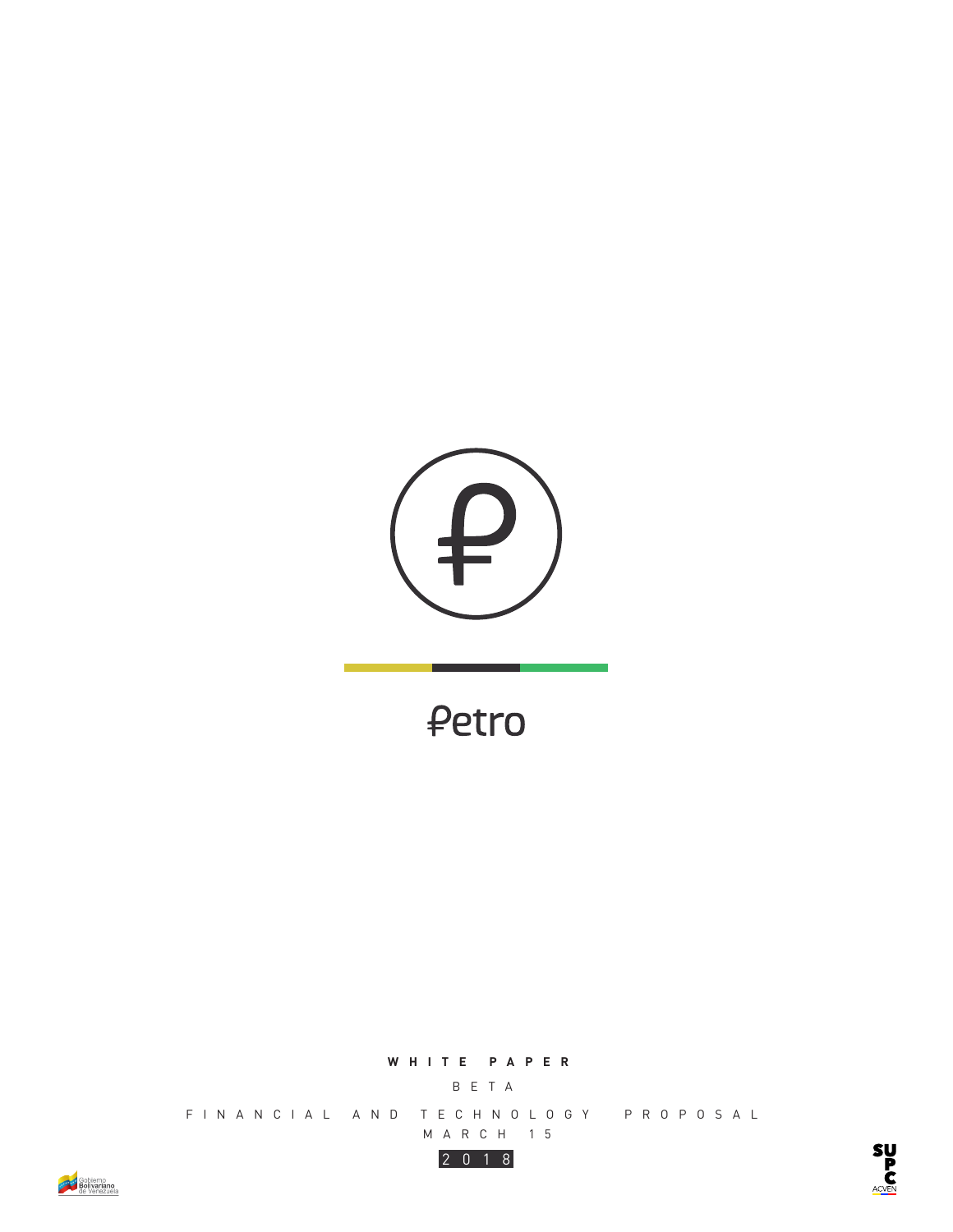## **TABLE OF CONTENTS**

- **INTRODUCTION I**
- **BACKGROUND 1**
- **2 BLOCKCHAIN**
- 2.1 **CRYPTOCURRENCIES** AND TOKENS
- **3 VENEZUELA'S OPPORTUNITY**
- **4 PETRO**
- 4.1 **PETRO** DESCRIPTION
- 4.2 **EMISSION** AND INITIAL OFFER
	- **5 STATE** BACKING
	- **6 ECOSYSTEM** DEVELOPMENT
- **7 PETRO'S** INITIAL OFFER
- 7.1 **EMISSION** AND DISTRIBUTION
- 7.2 **INITIAL OFFER** FUND DESTINATION
- 7.3 **CONDITIONS AND INCENTIVES** FOR THE INITIAL OFFER OF THE CRYPTOASSET
- 7.4 **PURCHASE** AND EXCHANGE
- **8 NEM** BLOCKHAIN ADVANTAGES



₽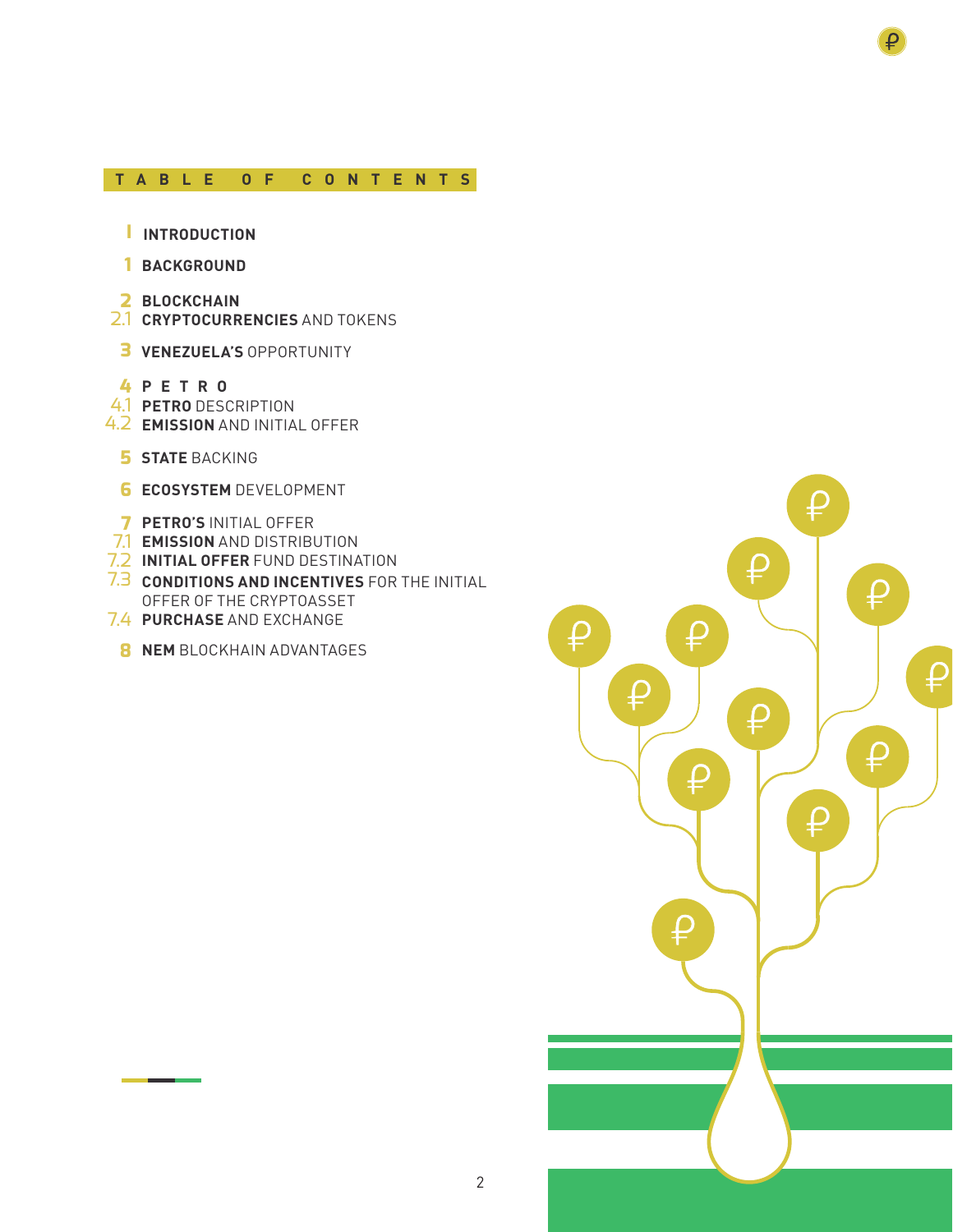## EXECUTIVE SUMMARY

**Petro (PTR)** has its origin in the idea of president Hugo Chavez of a strong currency backed by raw materials. Its background dates back to proposals for global financial and monetary coordination prior to the hegemony of the US dollar, which resurfaced after the financial crisis of the late 1990s.

The blockchain allows the transfer of value and information, without third parties, they provide the tools to successfully face the challenge of creating platforms and financial instruments that are transparent, efficient and inclusive.

Petro is a sovereign crypto asset backed and issued by the Venezuelan State as a spearhead for the development of an independent, transparent and open digital economy open to direct participation of citizens. It will also serve as a platform for the growth of a fairer financial system that contributes to development, autonomy and trade between emerging economies.

Venezuelan oil assets will be used to promote the adoption of crypto assets and technologies based on the country´s block-chain. The State shall promote and encourage the use of Petro with a view to consolidating it as an investment option, savings mechanism and means of exchange with State services, industry, commerce, and citizens in general.

The Venezuelan population will have at their reach a technology that will allow them having a valuable reserve and robust means of payment to stimulate savings and contribute to the country's development.

**Petro** will be an instrument for Venezuela's economic stability and financial independence, coupled with an ambitious and global vision for the creation of a freer, more balanced and fairer international financial system.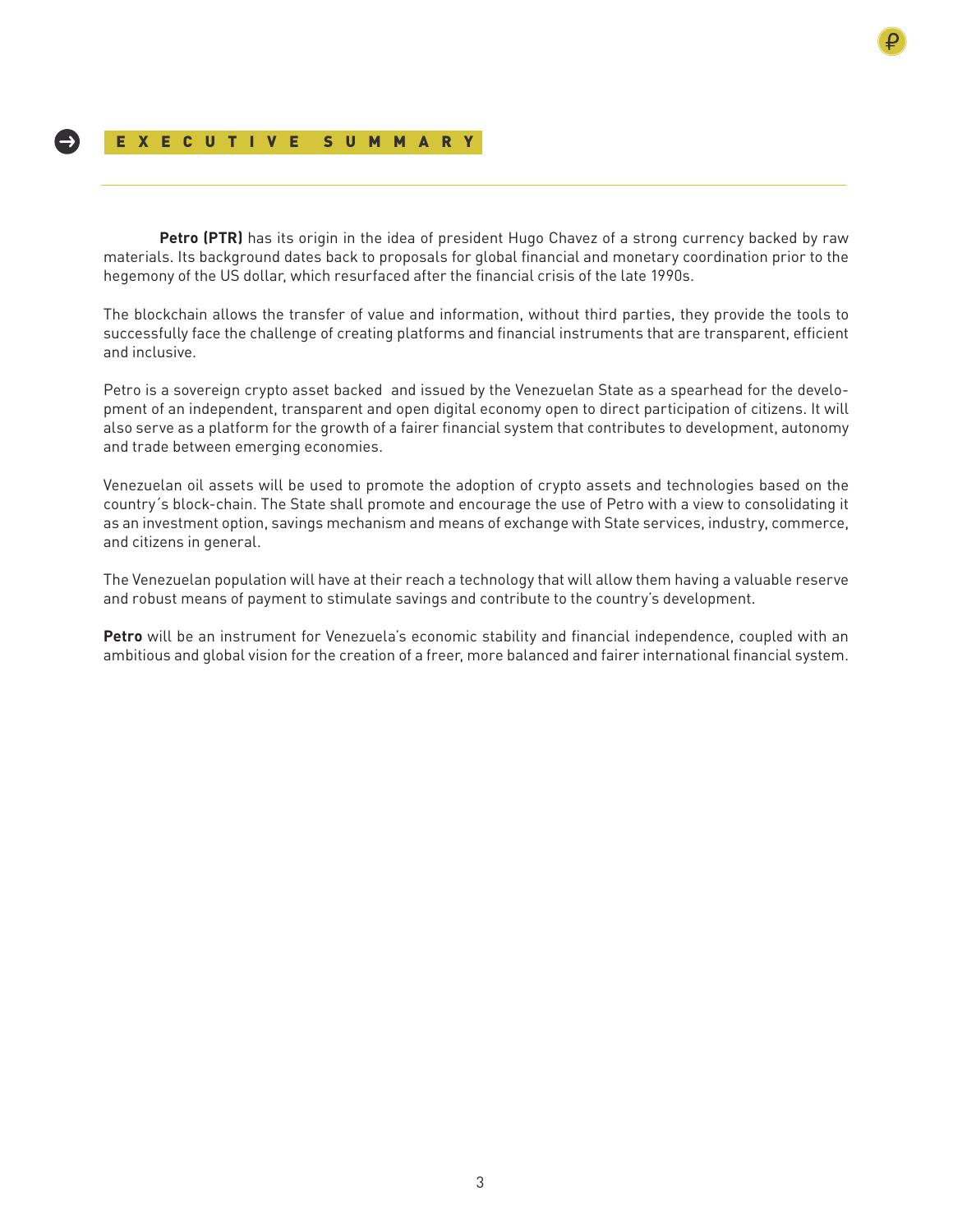The adoption of **blockchain** technology in the global marketplace is not simply a temporary trend or fashion, but a firm and continuous shift towards a future in which the management of personal, institutional and potentially state finances will become easier, straightforward, quicker and more transparent.<sup>123</sup>

Two of the applications of this technology, cryptocurrency and tokens, stand out in popularity. Such instruments are convenient for a global society because they allow greater efficiency, speed and freedom in all types of transactions, especially for international trade.

Its use has generated a universe of opportunities that have the potential to alter conventional business practices, especially in industries based on intermediation for exchange or verification, such as finance, trade, manufacturing and even in areas of human knowledge that usually adopt technological innovations in longer terms, such as law and politics.

There is still a critical mass of cryptocurrency adoption among investors, entrepreneurs, consumers, institutions and even governments, as an alternative to value and information transfer: by early 2017, the number of cryptocurrency assets users worldwide was estimated to be around three million 4. However, the explosive growth in supply, market capital and initial offers (ICOs)<sup>56</sup> are clear indicators of significant growth in the user base over the past year<sup>7</sup>.

¹ https://hbr.org/2017/03/the-blockchain-will-do-to-banks-and-law-firms-what-the-internet-did-to-media

<sup>2</sup> http://capitalmarketsblog.accenture.com/blockchain-technology-a-fad-or-here-to-stay

<sup>3</sup> https://www.jpmorgan.com/global/distributed-ledger-technology

<sup>4</sup> https://www.jbs.cam.ac.uk/fileadmin/user\_upload/research/centres/alternative-finance/downloads/2017-global-cryptocurrency-benchmarking-study.pdf

<sup>5</sup> https://www.forbes.com/sites/chancebarnett/2017/09/23/inside-the-meteoric-rise-of-icos

<sup>6</sup> http://uk.businessinsider.com/ico-mangrove-capital-average-returns-crypto-icos-2017-10

<sup>7</sup> http://http://www.coinmarketcap.com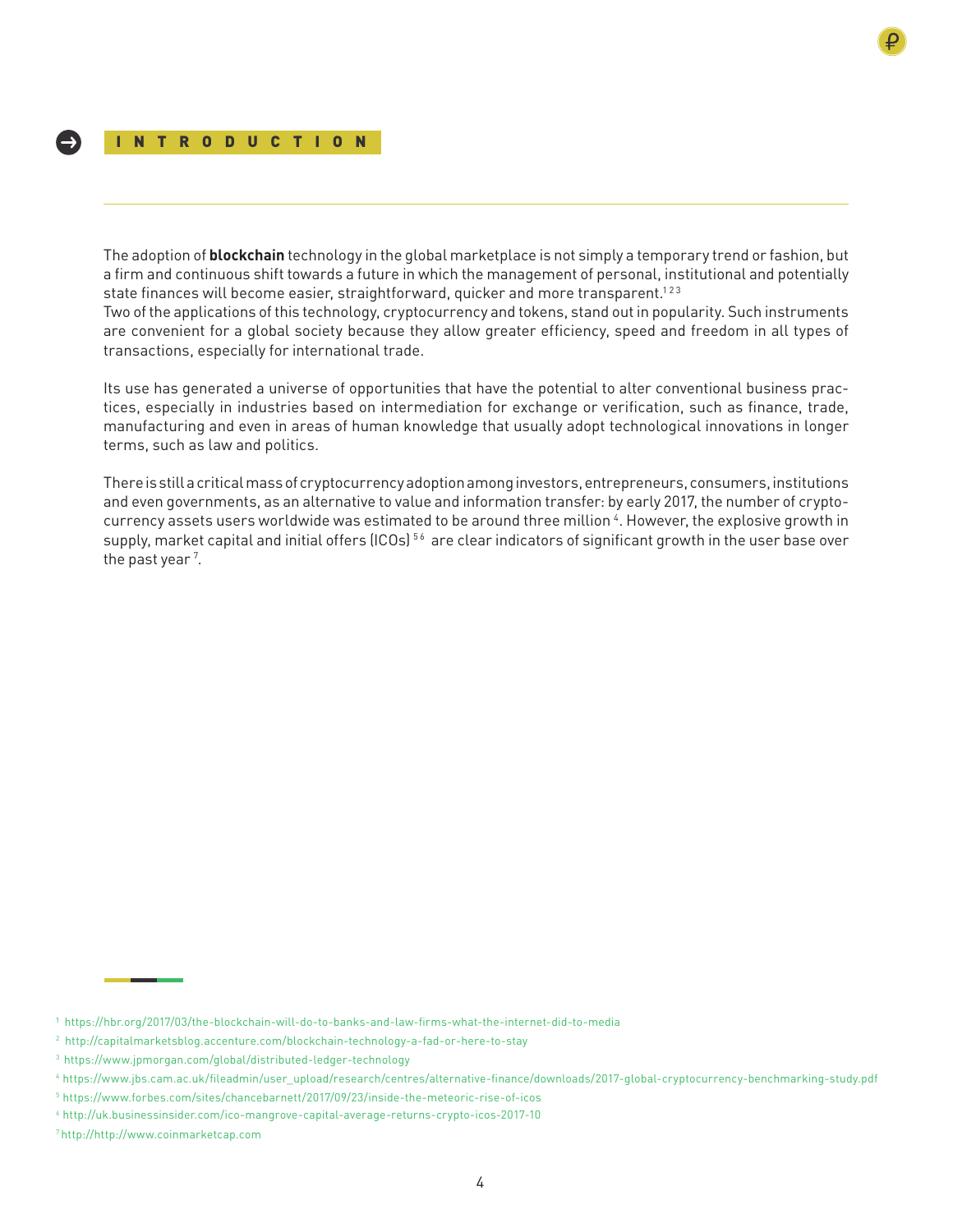

The development of the crypto asset ecosystem is based on the revolutionary idea of technological substitution of trust. The work model on which they are based emerged as an ingenious mechanism that combines networks, computing power and incentives for collaborative work to ensure the integrity of information, long with traceability and transparency in exchanges. Additionally, since it places the management of financial resources directly in people's hands, it proposes a different approach to electronic finance security.

However, despite the inherent advantages of blockchains, so far there are only projects, ideas and aspirations to create cryptocurrencies with the backing of a sovereign state. With Petro, Venezuela aspires to become the global leader of an economic initiative that makes it possible to take advantage of the value of its natural resources in an innovative way by developing and promoting the adoption of a cryptocurrency in the country.

## **Petro is breaking in with a promising outlook, taking advantage of:**

- **The early maturity of blockchain technology**
- A market of more than thirty million people eager for savings, investment and international exchange instruments
- A world-renowned oil industry
- **•** The participation of allied governments
- **•** Enthusiastic promoters of cryptocurrency for the development of a new worldwide economy

Petro will have the capacity to overcome blockages, delays and limitations of the traditional financial system, favoring the growth of a new economic ecosystem based on trust, integrity, transparency, efficiency and speed that guarantees the technology of blockchains.

The objective of this document is to describe the technical foundations of Petro's development as an instrument for exchange, savings, investment and technological platform. The following will establish the historical-social and economic bases that inspire the development of the instrument, the structure of the global and national market in which it will be used, the issue method and policies that will consolidate its use are set out below.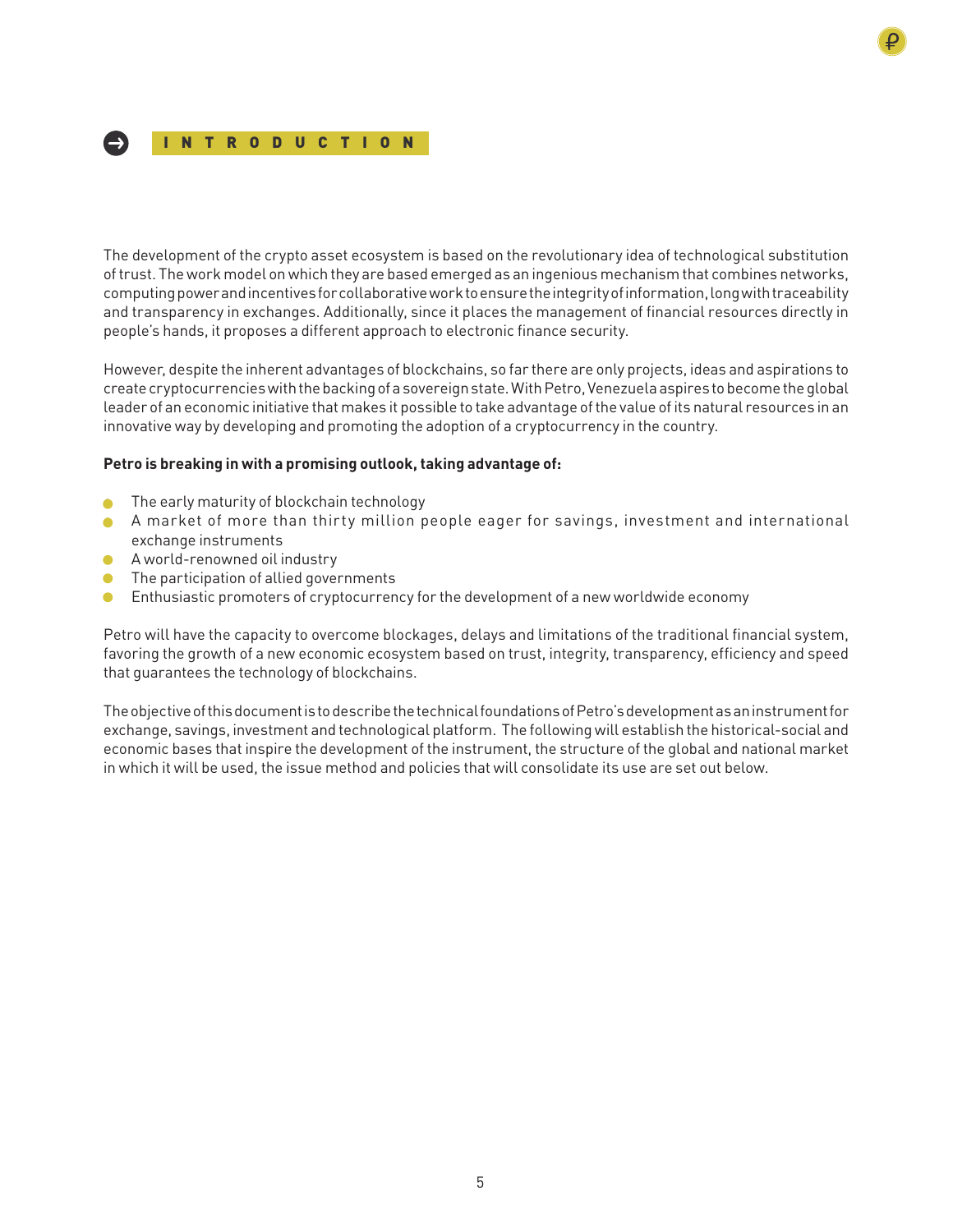Due to the imposition of the US dollar as the international backing currency and the subsequent replacement of the gold standard with the fiduciary model, the world economy has suffered from uncertainty and instability caused by the foundation in a currency without a gold backing, which has been particularly harmful to emerging economies.

Since then, the need to strengthen local markets and to avoid dependence on unilateral decisions made in the major centers of power to stabilize economies has been recognized. This has led to a number of proposals to support national currencies with the most valuable natural resources of the countries **-often located in emerging economies-**.

Perhaps the best-known case is the case of Bancor, the stable-priced international unit of account, based on a balanced basket proposed by John Maynard Keynes and other leading economists in 1942, with the aim of safeguarding the global monetary system against balance-of-payment crises and exchange-rate instability, anticipating the effects of the United States' dominant position in the Bretton Woods agreements.

In 1969, special drawing rights (**SDRs**), supplementary reserve assets and unit of account created by the IMF based on a claim that a basket of currencies (currently **USD**, **EUR**, **GBP**, **Yen**, and **Yuan**) appeared. More recently, following the 2008 global financial crisis, initiatives such as the Sucre - a unit of account and value for **ALBA** countries - and proposals from China and the Association of Southeast Asian Nations (**ASEAN**) countries emerged.In 1969, special drawing rights (SDRs), supplementary reserve assets and unit of account created by the **IMF** based on a claim that a basket of currencies (currently **USD**, **EUR**, **GBP**, **Yen**, and **Yuan**) appeared. More recently, following the 2008<sup>8</sup> global financial crisis, initiatives such as the Sucre **- a unit of account and value for ALBA countries -** and proposals from China<sup>9</sup> and the Association of Southeast Asian Nations (**ASEAN**)<sup>10</sup> countries emerged.

The combination of this historical background and the international recognition of the enormous potential of new technologies <sup>11, 12</sup> underpin the idea of Petro as an international currency developed and promoted by an emerging nation for the development of a decentralized, more egalitarian, inclusive and transparent global economy.

<sup>8</sup> https://www.un.org/ga/president/63/letters/recommendationExperts200309.pdf

<sup>9</sup> https://www.bis.org/review/r090402c.pdf

<sup>10</sup> https://www.rieti.go.jp/users/amu/en/wide.html

<sup>11</sup> Barrdear, J. y Kumhof, M. (2016). Macroeconomics of central bank issued digital currencies. Bank of England Staff Working Paper No. 605 July

<sup>12</sup> https://www.imf.org/en/News/Articles/2017/09/28/sp092917-central-banking-and-fintech-a-brave-new-world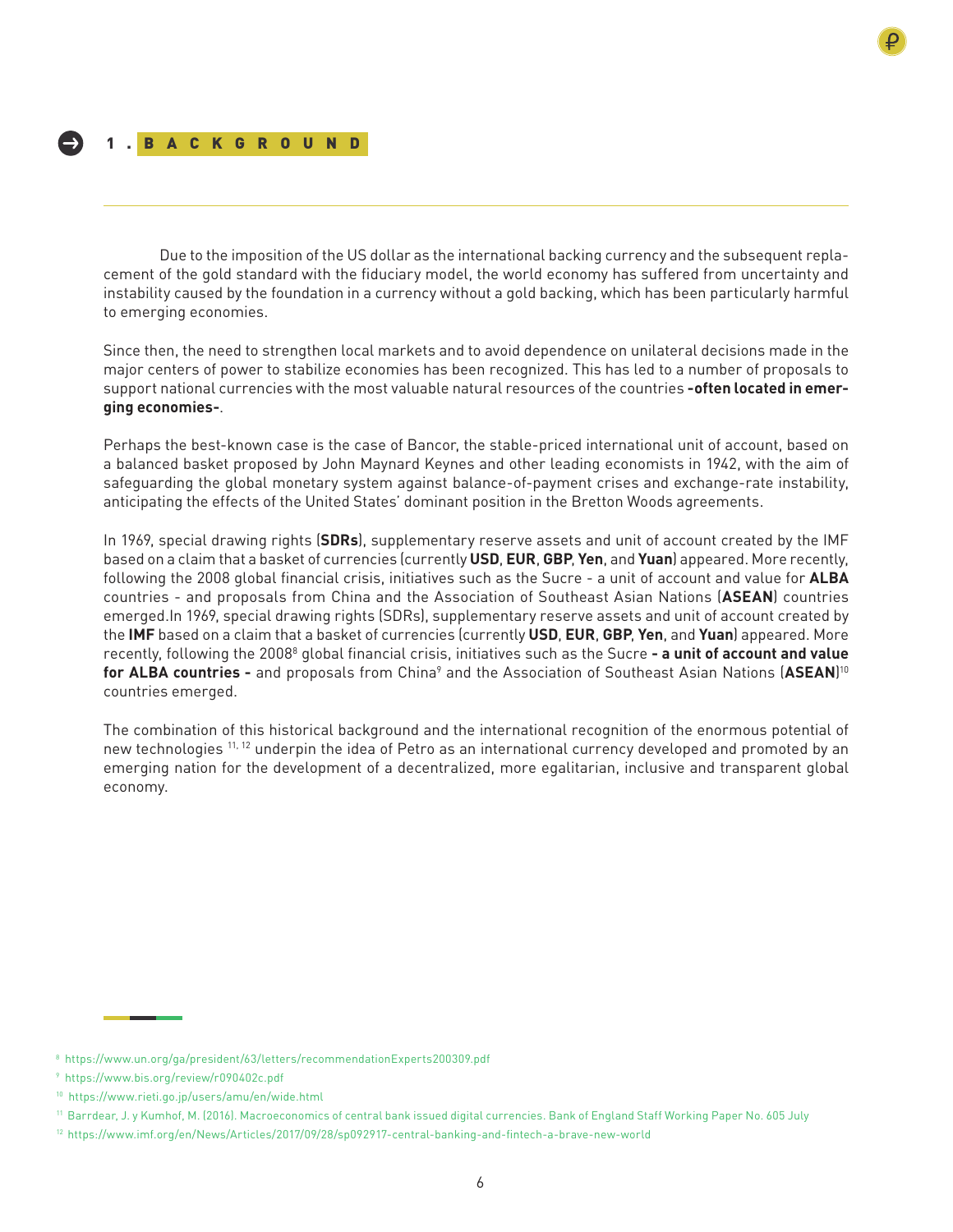## 2.BLOCKCHAIN

-)

A blockchain is a public accounting book that can record transactions between two parties in an efficient, verifiable and permanent way, allowing the technological substitution of trust through the collaborative work of an electronic network whose nodes respond to diverse interests, which are aligned to guarantee the efficiency of the system through clear rules and incentives granted by the same network.

The blockchain organizes the information in the form of blocks, which are verified by the network nodes in order to connect them to the block that precedes it through a **hash** code. The unique conformation of the codes that link to the blocks depends on encryption mechanisms that are in turn defined by a coded and compacted representation of the series of entries they contain.

Once a block has been created and verified by a certain number of nodes (or all of them), according to protocols and rules defined from the first block of the chain (**"genesis block"**), the modification is distributed to all network nodes. All nodes have full registration and the possibility (sometimes the obligation) to audit it permanently and in real time.

The fundamental characteristic of a blockchain is **"distribution"**, i. e. the deconcentration of tasks and access to information. All members have an important role (in most blockchains, all nodes have exactly the same role), but none of them concentrate information, nor do they have the power to make any kind of decisions about the chain, so a global consensus based on clear and strict rules is required when making any changes. Therefore the records of a blockchain are therefore highly reliable because they guarantee the integrity of information, traceability of transactions and security.

The use of blockchains is beginning to gain popularity globally. It currently has hundreds of applications. This' distributed electronic records' technology can be leveraged for all kinds of information: medical records, authorship and patents, data authentication, food distribution, real estate and more, offering even the ability to program automatic execution **"smart contracts"**, which promise to revolutionize many activities and industries around the world.

Among the applications, value transfer registration stands out, as the blockchain makes possible **-for the first time in history-** real electronic transfers, that is to say, those where one party gives up an element of information to another and loses its possession (the ability to use or copy it). In short, block chains eliminate the possibility of "dual use" in information transfer, which in financial transactions translates into **"double expenditure"**.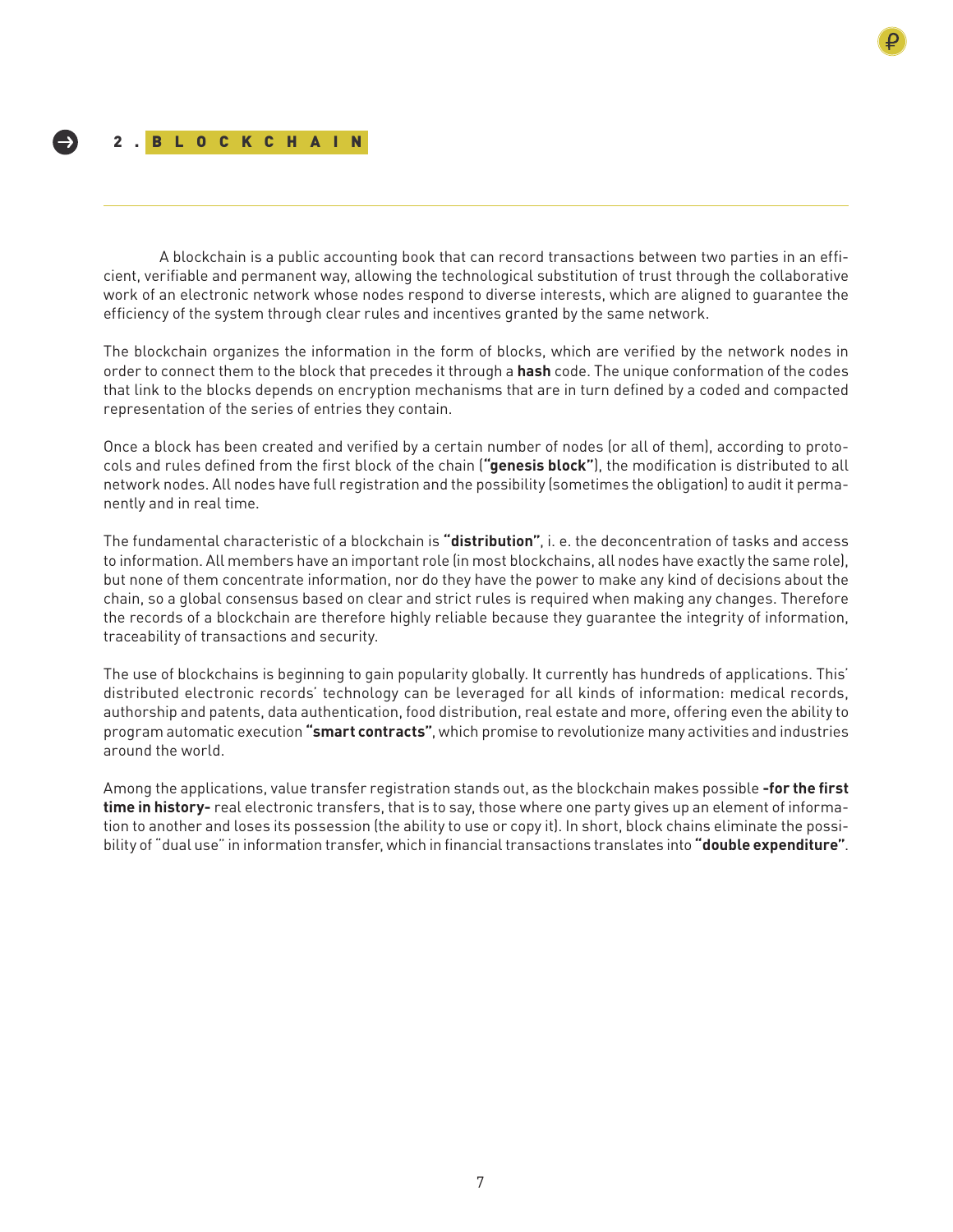## 2.2 CRYPTOCURRENCIES AND TOKENS

It is not surprising that the blockchain has been devised precisely with the preservation of value and the freedom to make transfers of this value in mind. Bitcoin, the first digital asset based on distributed trust **-without the intervention of a central entity-** was its first application.

Cryptocurrencies are digital assets designed to work as a means of exchange that uses cryptography to secure your transactions, to control the creation of new units and to verify the transfer of these units 13.

A token, on the other hand, is a unit of value that an organization creates to govern its business model and give its users more power to interact with its products, while facilitating the distribution and sharing of profits among all its shareholders. In the case of digital tokens, the accounting and relationship of the token with the ecosystem around the productive activity is found on the blockchain of some cryptocurrency, as **Ethereum**, which mediates the relationship of the token with the real economy and the fiduciary currencies, although this relationship does not have to be permanent.14

#### **Cryptocurrency and digital tokens:**

- $\bullet$ Facilitate currency and legal transactions
- They enable the transfer of assets (or certifications of ownership) in a more secure manner
- $\bullet$ They empower users and organizations on the management of their finances, so that they themselves become the owners of the banks, and not just the bank account, by owning a "digital purse" or wallet to store their cryptocurrencies
- Avoid the high transaction costs of traditional credit card companies and centralized payment processors
- Save time thanks to the speed of transactions
- **They eliminate geographic barriers by being driven and supported by internet protocols, giving access** to secure international financial transactions

Digital cryptocurrency and tokens are not being fully exploited by important actors in society, such as public and private organizations. Both their convenience and the other advantages inherent to the blockchain that sustains them, make us think about the possibility of a massive adoption in the medium term, as long as the states favor the conditions for this process.<sup>13</sup>

<sup>13</sup> Chohan, U. W. (2017). Cryptocurrencies: A Brief Thematic Review. Recuperado el 28 diciembre de 2017. Disponible en SSRN: https://ssrn.com/abstract=3024330 <sup>14</sup> Mougayar, W. (2016). The Business Blockchain: Promise, Practice, and Application of the Next Internet Technology. John Wiley & Sons, Hoboken, Nueva Jersey.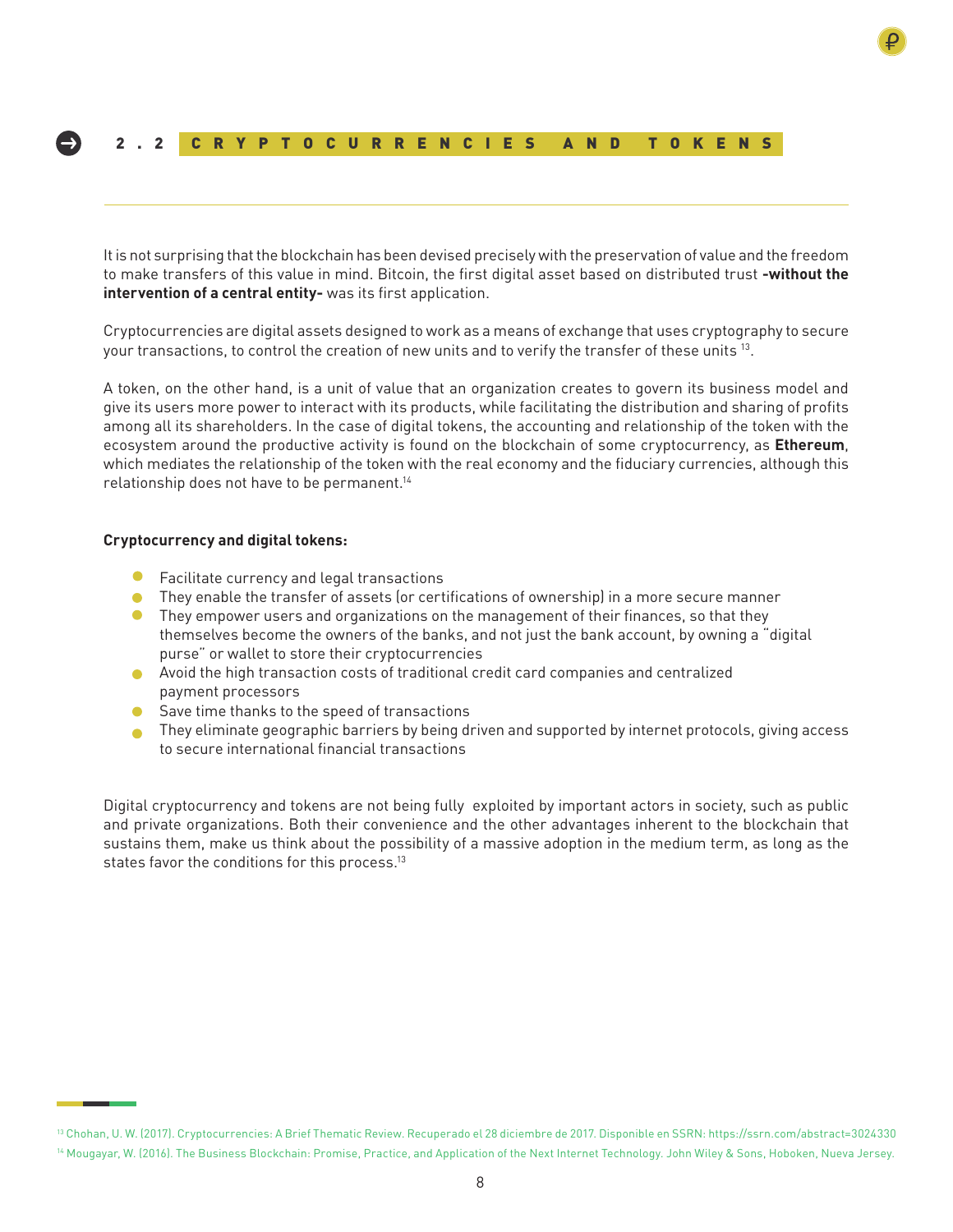

These instruments have revealed new financial opportunities for people. However, they still present great challenges, such as usability, the price volatility and, above all, the resistance of traditional institutions that are forced to think about what their new role will be in the economy of the fourth industrial era.

## 3. VENEZUELA'S OPPORTUNITY

The economic potential and the fundamental foundation of the Venezuelan economy is its abundance of natural resources, oil been the most prominent of them. The exploitation and commercialization of hydrocarbon and some related products and by-products, generate 95% of the income of foreign currency for the country by exports.

As the main source of electrical energy, and a vital part of other industries, such as pharmaceuticals, oil remains a highly sought-after commodity in the world. Its market is approximately 1.7 trillion dollars annually.<sup>15</sup>

To put it in perspective, the oil market is larger than the sum of all metal markets. This situation puts Venezuela in a privileged position, as it possesses the largest proven reserves of crude oil (300,900,000,000 barrels), as well as great advantages in terms of energy, including an electric system subsidized by the same oil revenues.

| <b>RANKING</b> | <b>COUNTRY</b>              | <b>OIL BARRELS</b> |
|----------------|-----------------------------|--------------------|
|                |                             |                    |
| 1              | Venezuela                   | 300,900,000,000    |
| $\overline{2}$ | Saudi Arabia                | 266,500,000,000    |
| 3              | Canada                      | 169,700,000,000    |
| 4              | Iran                        | 158,400,000,000    |
| 5              | Irak                        | 142,500,000,000    |
| 6              | Kuwait                      | 101,500,000,000    |
| 7              | <b>United Arab Emirates</b> | 97,800,000,000     |
| 8              | Russia                      | 80,000,000,000     |
| 9              | Libya                       | 48,360,000,000     |
| 10             | Nigeria                     | 37,060,000,000     |

#### **MAIN PROVEN OIL RESERVES**

<sup>15</sup> http://www.mining.com/web/oil-market-bigger-metal-markets-combined/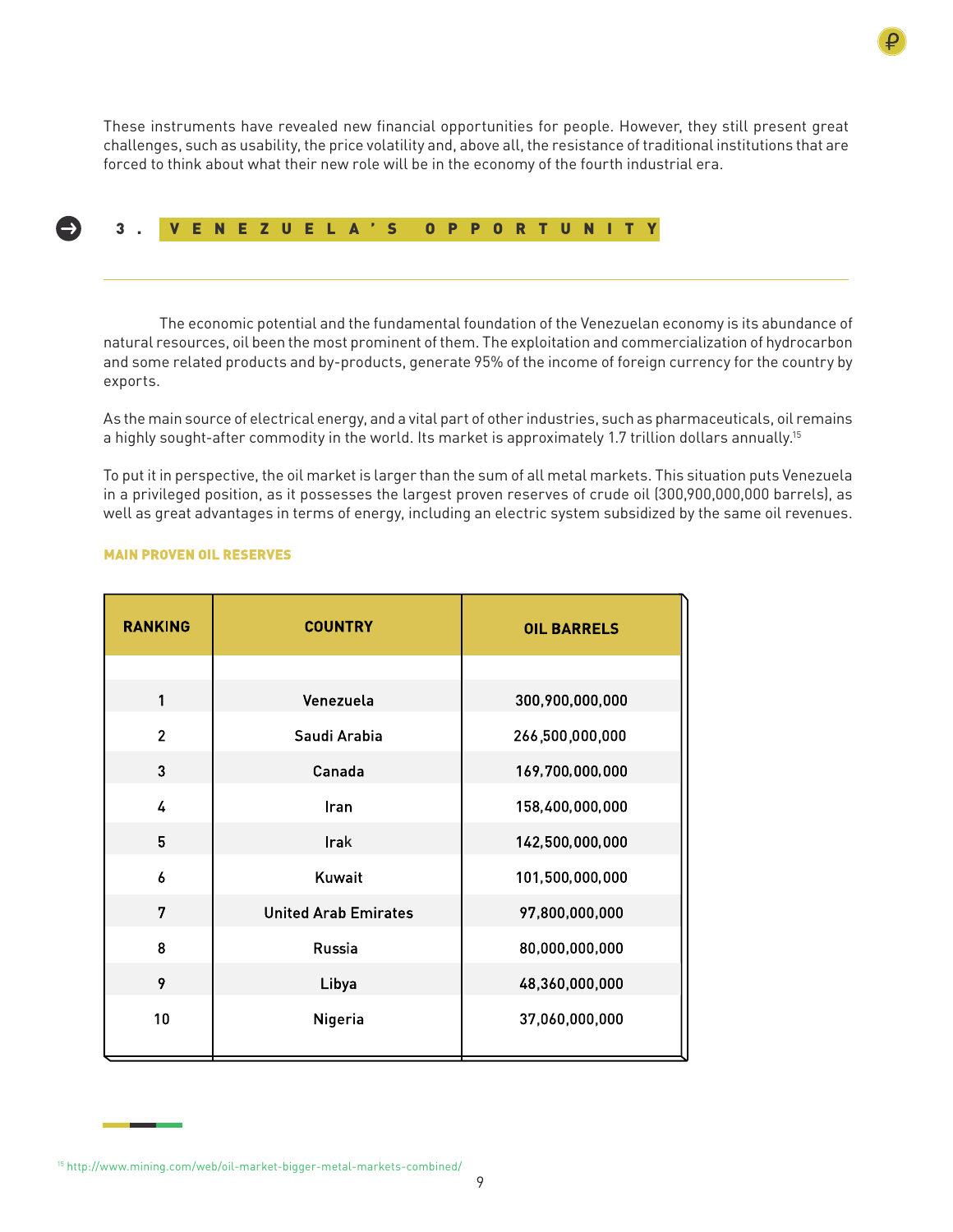## **a) Instrument for reducing volatility in the crypto asset market.**

In the last year, the three main cryptocurrencies in terms of market capitalisation recorded a notable increase in prices. Bitcoin multiplied its value 17, Ripple 492 and Ethereum 97 times, but while the overall trend was growth, significant fluctuations were recorded throughout the year. There were days in which Bitcoin went down 18.7%, Ripple 46.0% and Ethereum 27.1%.

## ONE-YEAR PRICE FLUCTUATION OF THE WORLD'S THREE MAIN CRYPTOCURRENCIES

| <b>DESCRIPTION</b>                   | <b>BITCOIN</b> | <b>RIPPLE</b> | <b>ETHEREUM</b> |
|--------------------------------------|----------------|---------------|-----------------|
|                                      |                |               |                 |
| Price 01/05/2018                     | 17,429.5       | 3.1           | 997.7           |
|                                      |                |               |                 |
| Price 01/05/2017                     | 1,013.4        | 0.0062        | 10.3            |
|                                      |                |               |                 |
| One-year fluctuation                 | 1,619.9%       | 49,085.6%     | 9,633.9%        |
|                                      |                |               |                 |
| <b>Highest daily price variation</b> | 25.2%          | 179.4%        | 33.7%           |
|                                      |                |               |                 |
| Lowest daily price variation         | $-18.7%$       | $-46.0%$      | $-27.1%$        |
|                                      |                |               |                 |

\* Source: inside development based on coinmarketcap.com. Data up to 01/05/2018.

Petro will give investors the opportunity to enter the crypto asset market with an instrument of intrinsic value that is safer, more stable and susceptible to a fundamental analysis because it is linked to a widely known industry, and therefore, suitable to be used in large transactions and even as a store of value.

## **→ b)** Using technology to improve trust and boost growth

Petro will operate with blockchain technology, following the highest standards to guarantee integrity, transparency, auditability and governance. Thus, the crypto asset will generate trust among international investors by having its foundation firmly established in a context of clear policies and a solid connection with the real economy.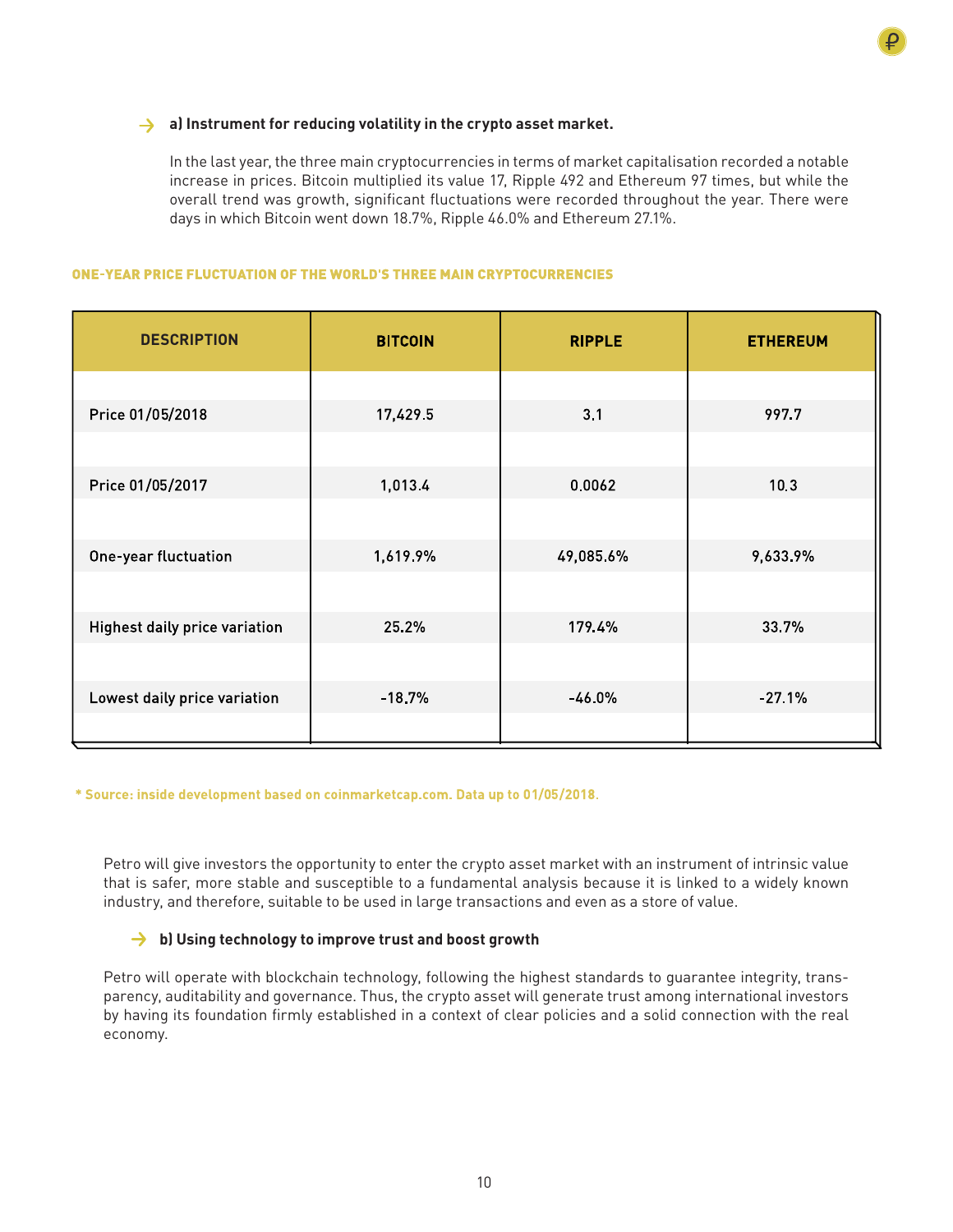PETRO IS A MUCH MORE AMBITIOUS PROJECT THAN OTHER DIGITAL CONVER-TIBLE CURRENCIES SUCH AS THE DIGIX (GOLD-BACKED) OR THE TETHER (BACKED IN DOLLARS), BECAUSE IT OPENS THE OPPORTUNITY FOR USING OF OTHER ASSETS TO BACKUP THE CURRENCY. DUE TO THE CONDITION OF CRYPTO ASSET WITH STATE SANCTION (NON-CONTROL) ON ITS OWN PLAT-FORM, THE INSTRUMENT HAS A MASSIVE ADOPTION POTENTIAL, WITH AN APPROXIMATE OF 31 MILLION PEOPLE IN VENEZUELA ALONE, THAT IS, TEN TIMES THE SIZE OF THE GLOBAL MARKET FOR CRYPTOCURRENCIES (JULY 2017).

IN ADDITION, PETRO WILL ALSO ENABLE THE DEVELOPMENT OF OTHER CRYPTO ASSETS, OPENING THE POSSIBILITY FOR INNOVATORS AND GOVER-NMENTS OF EMERGING ECONOMIES BASED ON NATURAL RESOURCES TO CREATE SIMILAR CURRENCIES THROUGH THE PETRO PLATFORM.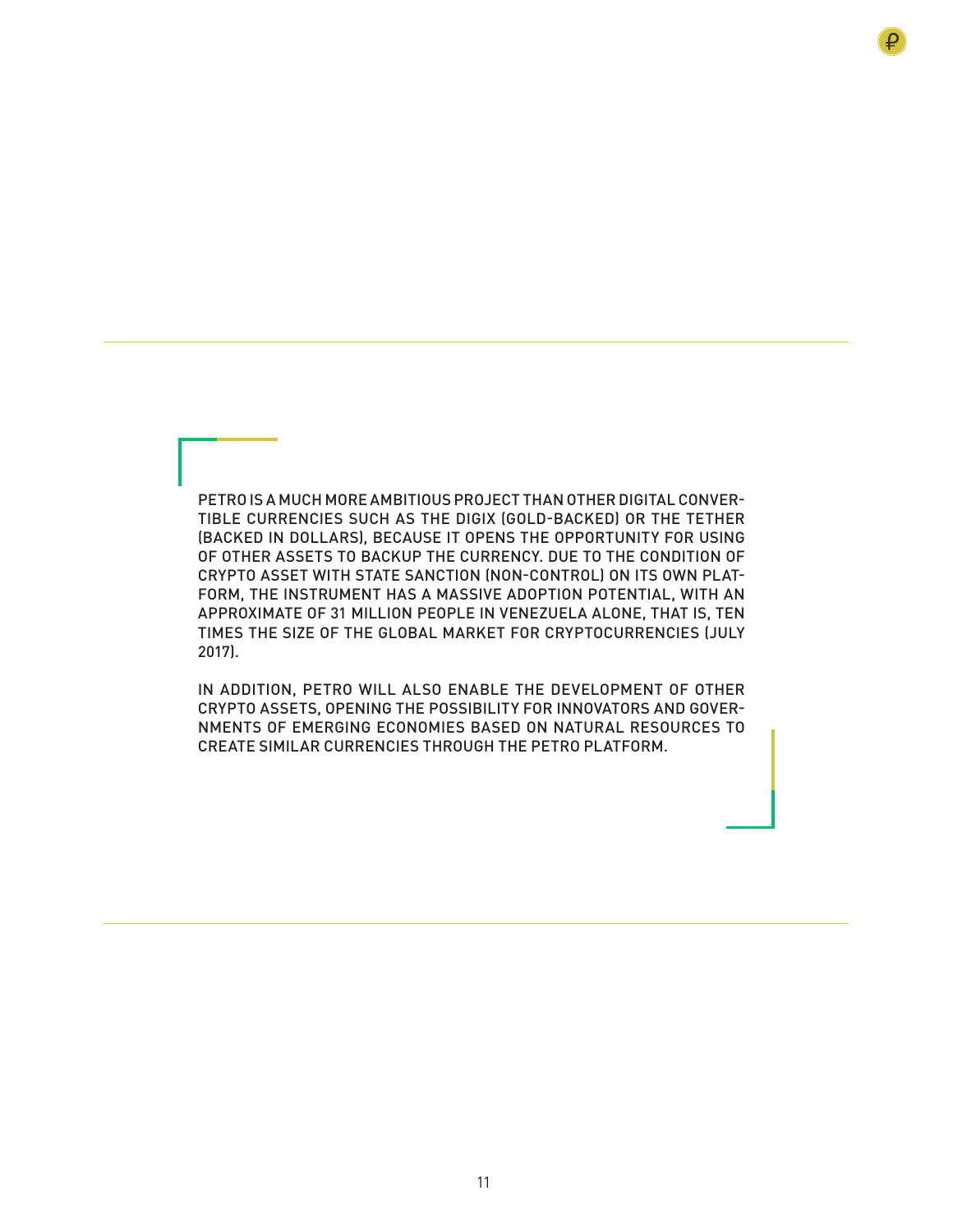

## 4 . **PETRO**

## → 4.1 PETRODESCRIPTION

**Petro (PTR)** will be a sovereign crypto asset backed by oil assets and issued by the Bolivarian Republic of Venezuela on a blockchain platform. Its launch will spearhead the promotion of an independent, transparent digital economy, open to direct citizen participation, which will serve as a platform for the development of crypto assets and innovation in Venezuela and other emerging countries with great potential.

This instrument will foster the emergence of a fairer, more collaborative global financial system that is conducive to growth, autonomy and trade among developing economies, primarily those based on raw materials:

## **Petro will have three facets:**

## **A) MEANS OF EXCHANGE**

It may be used to purchase goods or services and will be redeemable for fiat money and other crypto assets or cryptocurrencies through digital exchange houses.

## **B) DIGITAL PLATFORM**

It can perform the functions of digital representation of goods and/or raw materials (e-commodity) and the creation of other digital instruments for national and international trade.

## **C) SAVINGS AND INVESTMENT FACILITY**

Petro will be available for free exchange in electronic exchange houses (exchanges) around the world and will have the necessary characteristics to carry out direct exchanges (Atomic Swaps) in a safe manner and in accordance with the Venezuelan legal framework. The Bolivarian Republic of Venezuela will require high standards of control to combat money laundering and client knowledge in authorized exchange houses.

One (1) issue and initial offer of the crypto asset will be made. Petro's total issued and put on sale in the initial offer during the first year will be one hundred million (100,000,000). There will be no extraordinary issues without the approval of Petro's holders in a vote conducted through the chain of Petro blocks on the basis of one (1) Petro equal to one (1) vote.<sup>16</sup>

#### **Divisibility**

PTR will be divisible by 100.000.000 units. The minimum exchange unit will be called **Mene** (0,00000001).

<sup>&</sup>lt;sup>16</sup> "Mene" is the word for petroleum in wayúu. Wayúu is the second most spoken language in Venezuela.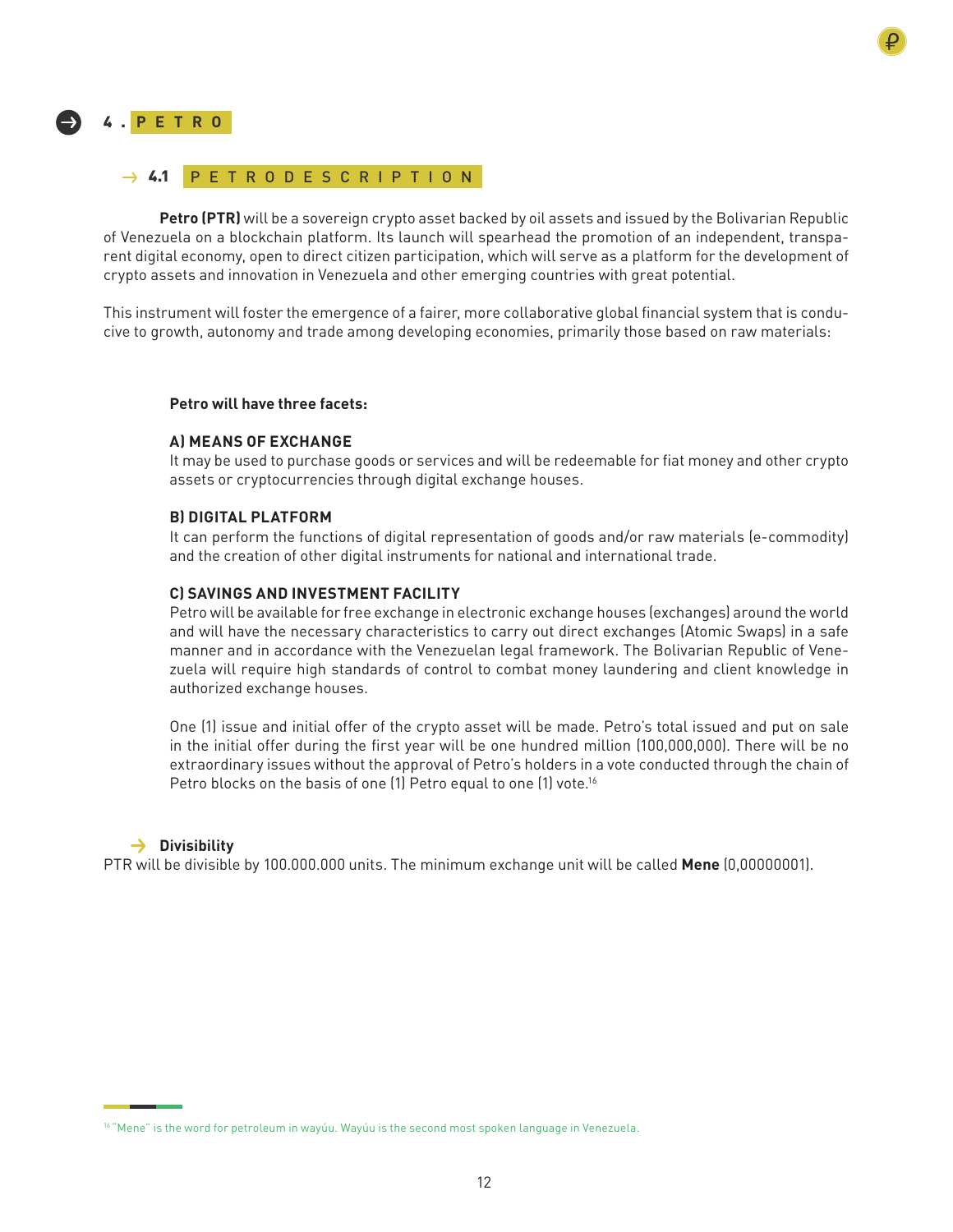

The Petro launch will be divided into two stages: a Pre-sale and an Initial Coin Offer **(ICO)**.

#### **Presale**

The Pre-sale will start on February 20,2018 and will consist of the creation and sale of smart-asset on the NEM blockchain platform. This process will promote and guarantee demand for Petro's Initial offering, which will be carried out later.

The tokens that meet the requirements of the mosaic on NEM blockchain standard are non minable digital cards that are issued in their entirety through an intelligent contract on this platform. The presale token will not be part of the Petro network until Petro distribution during the Initial Offer process. The token may be exchanged for Petro at any time between the launch date and the closing of the Initial Offer.

#### **Initial offer**

Petro's Initial Offer will be made later until the eighty-two million four hundred thousand (82,400,000) units available for sale are exhausted.

Petro's on sale during the Initial Offer will be created and sold through an auditable mechanism in the blockchain.

#### **Restrictions**

The Venezuelan State will not be able to make new emissions Petro.

<sup>&</sup>lt;sup>17</sup> Burning "a token or cryptoasset is the procedure by which it is sent to an address where it is mathematically impossible to reuse.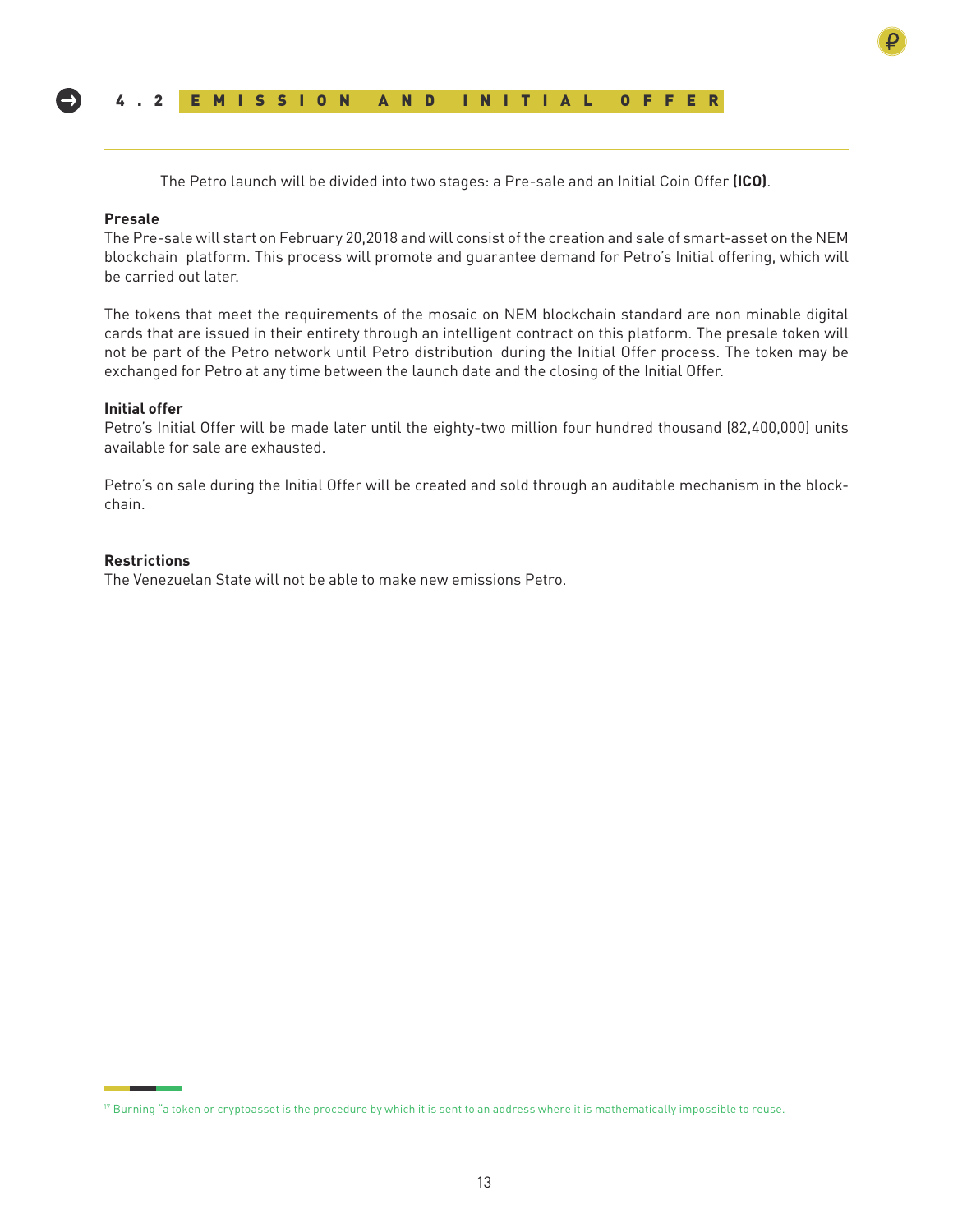

Petro's most important contribution to the cryptoassets market and the new digital economy will be the support offered by a sovereign state.

The Bolivarian Republic of Venezuela guarantees that it will accept Petro's as a form of payment of national taxes, fees, contributions and public services, taking as a reference the price of the barrel of the Venezuelan basket<sup>18</sup> of the previous day with a percentage discount of **Dv**.<sup>19</sup>

In this wat, it is guaranteed that the purchaser always has a recovery value adjusted to the investment.

These payments will be accepted in bolivars at the exchange rate resulting from the operations of the authorized exchange offices, determined by market mechanisms and in accordance with the legal provisions issued by the competent authorities of the Republic.

| <b>Acceptance price of Petro</b> | $=$ Price of oil x Petro x $(1 - Dv^*)$ |                |  |
|----------------------------------|-----------------------------------------|----------------|--|
| <b>Bolívar</b>                   | <b>Petro</b>                            | <b>Bolívar</b> |  |

Where the Petro/Bolivar rate will be determined through an average weighted by the volume of operations of all exchange houses authorized by the Venezuelan government.<sup>20</sup>

In addition, the Venezuelan government is committed to promoting the use of Petro in the domestic market and making efforts to stimulate its acceptance throughout the world.

<sup>&</sup>lt;sup>18</sup> Published in the official website of The Ministry of the popular power for Oil.

<sup>19</sup> This percentage discount (Dv) is equivalent to the current discount rate at which the State sells Petro, which will be at least 10%.

<sup>&</sup>lt;sup>20</sup> Authorized exchange offices must charge a commission for the operations.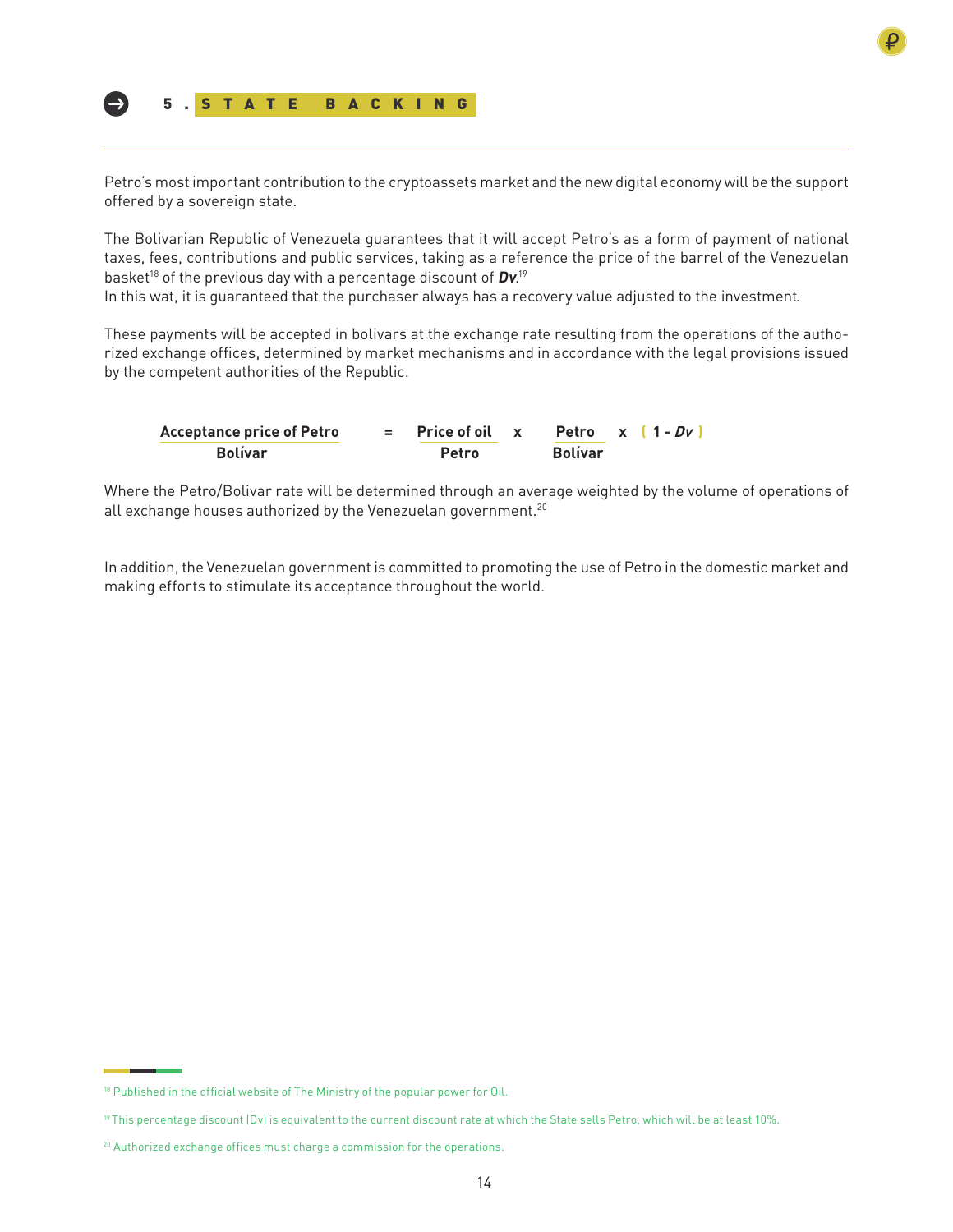

The State will actively assume the commitment to promote the adoption of Petro, encouraging the growth of its national and international user base.

The national government is committed to stimulating a strong endogenous demand that benefits the stability of the crypto-asset's market value. The policies to be applied for the promotion of Petro will also be aimed at increasing the platform's attractiveness as an instrument for the development of innovations and applications that contribute to the growth and financial autonomy of Venezuela with projection to other emerging economies based on raw materials.

## **Among the initiatives are the following:**

- The Venezuelan State, through the Superintendency and the Treasury of Cryptoassets, will take the necessary actions to promote the exchange of Petro in international cryptocurrency trading houses, with special emphasis on those that operate legally in emerging countries and allied nations.
- The use of **Petro** will be promoted by **PDVSA** and other public and joint ventures, as well as national public entities and regional and local governments.
- The payment of extraordinary labor commitments and benefits in **Petro** will be encouraged, as well as accumulated social benefits, provided they have the expressed individual approval of the benefitted worker.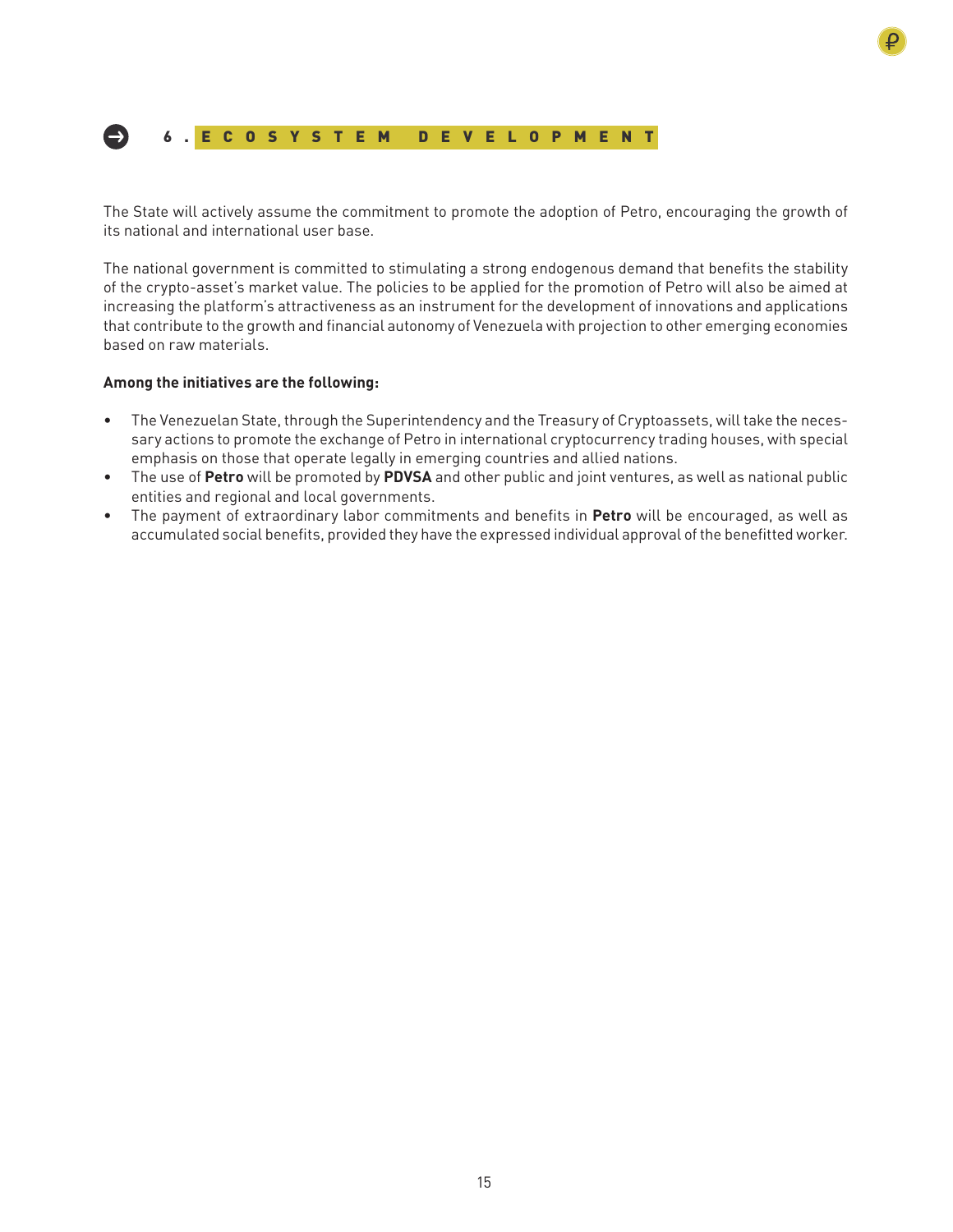

 $\mathbf{\varphi}$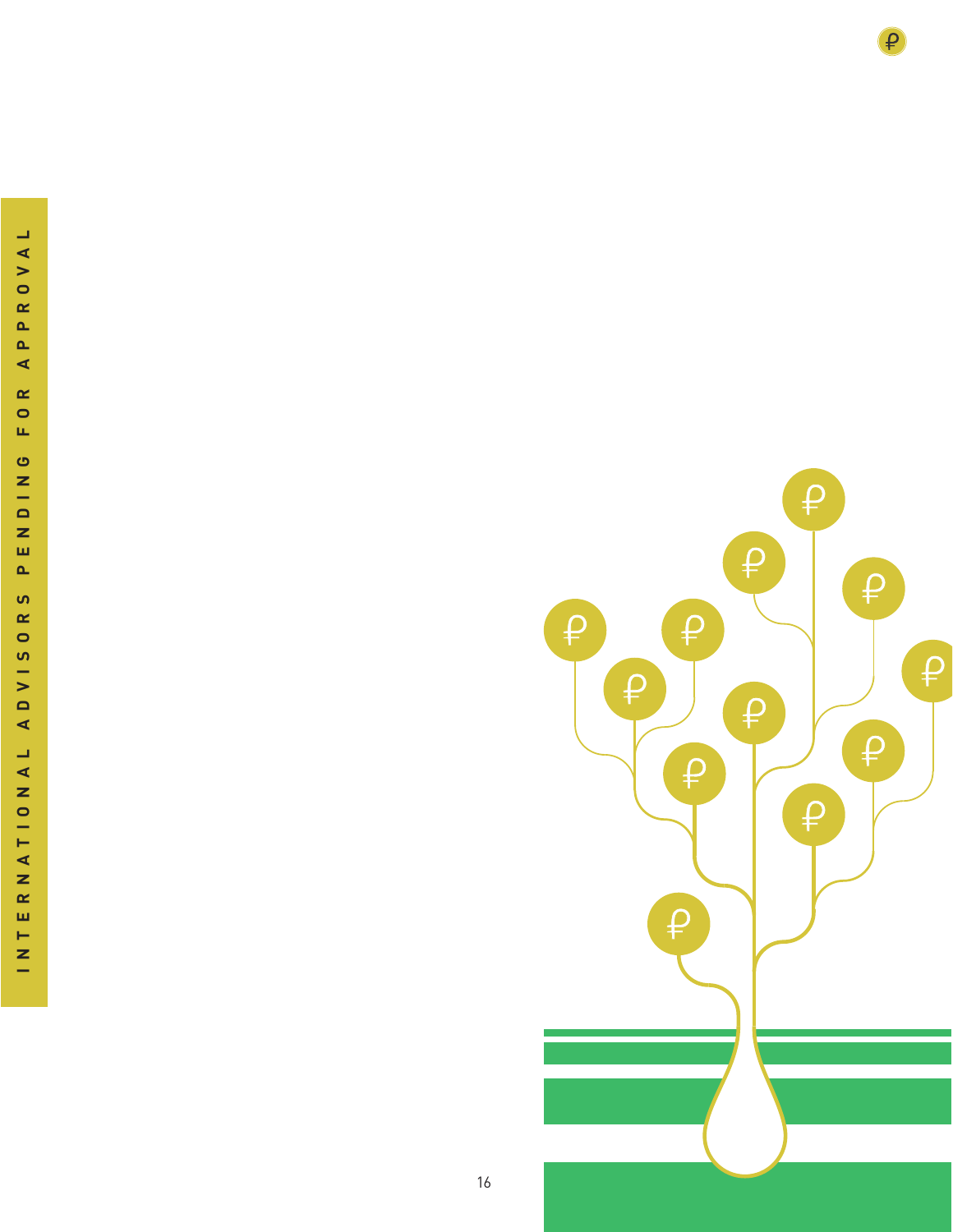## P E T R O ' S I N I T I A L O F F E R INFORMATION FOR THE INVESTOR 7 .

## 7.1 ISSUANCE AND DISTRIBUTION

A total of one hundred million (100,000,000) Petro will be issued, from which eighty-two thousand four hundred million (82,400,000) will be offered to the market in two stages: a private pre-sale and a public Initial Offer, and will be distributed according to the following graph:

## **Cryptoasset distribution**

## Petro's distribution



- 44.0% will be available for the initial public offering of the cryptoasset.
- 38.4% will be available for private sale
- 17.6% will be retained by the Venezuelan agency in charge of the administration of Criptoassets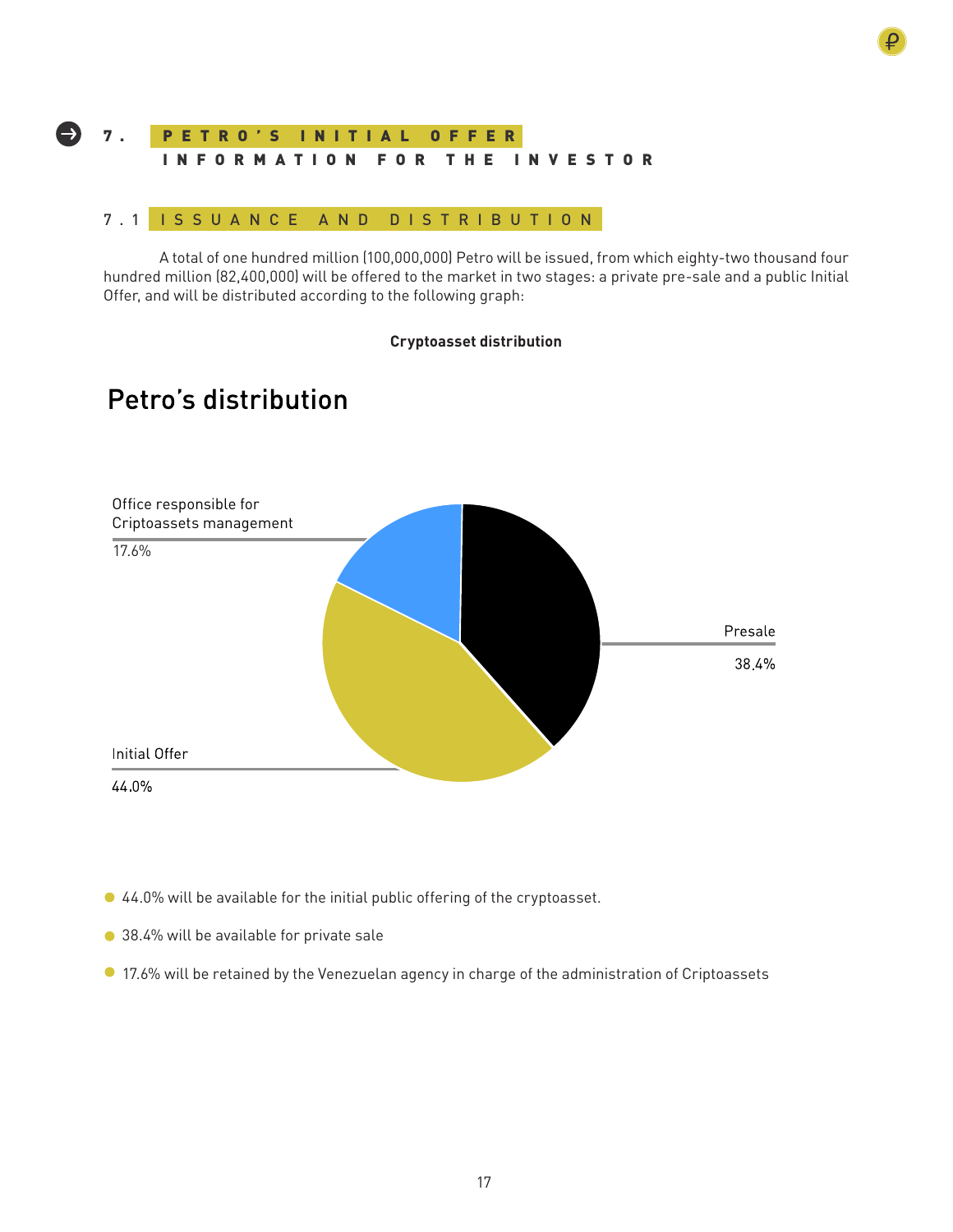## 7.2 INITIAL OFFER FUND DESTINATION

The funds raised in the initial issue will allow the continuous technological development of Petro and its ecosystem in order to promote its massive adoption. The use of the funds will be auditable thanks to the transparency of smart contracts in the blockchain.

**Initial Offer funds distribution**

The distribution of the funds raised in the Initial Offer will be as shown in the graph below:

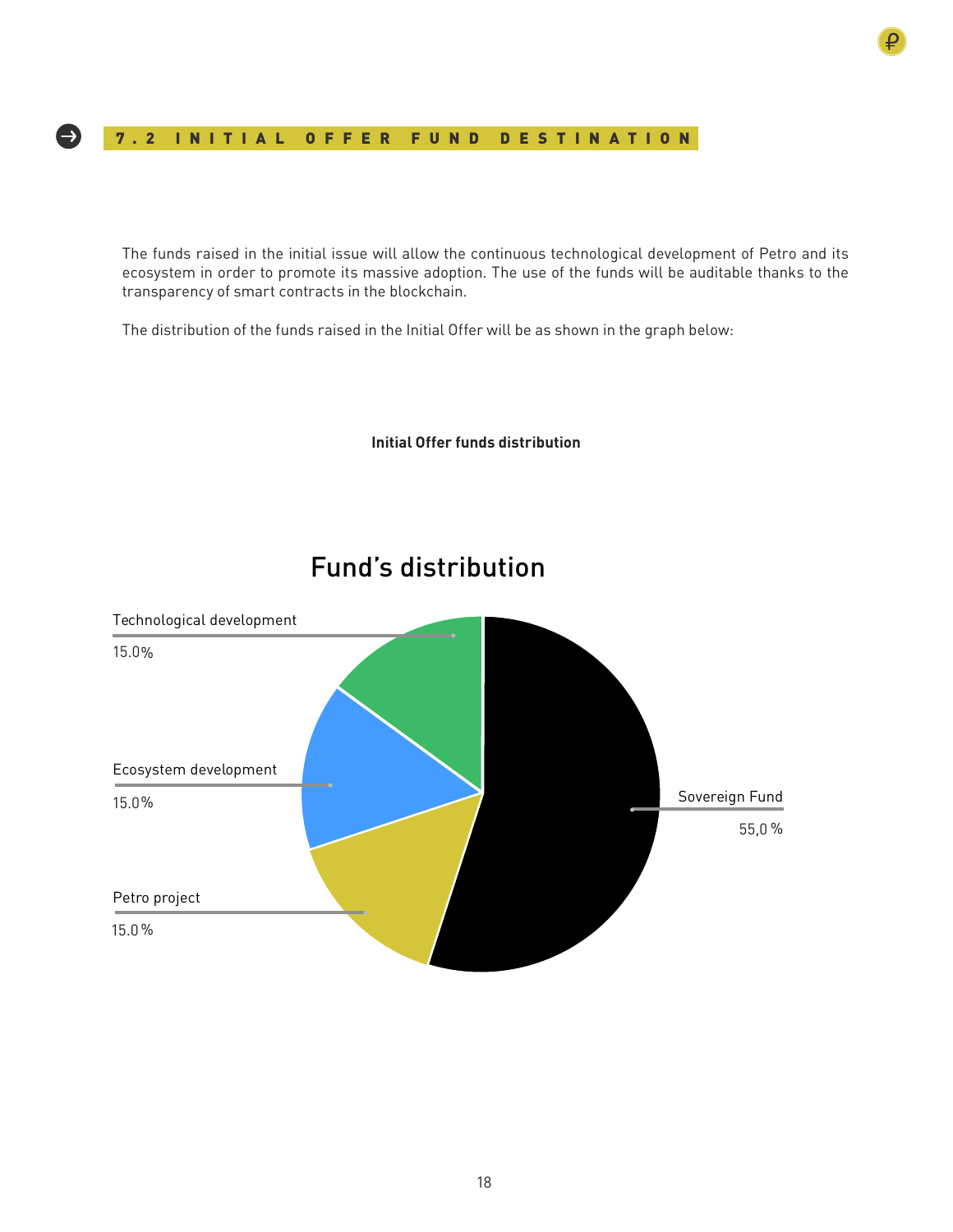- 15% Petro Project: funds earmarked for technological development and promotional efforts to comply with the announced roadmap.
- 15% Ecosystem development: Fund for the promotion of applications within the Petro ecosystem, which will be proposed through SUPCACVEN and selected by Petro holders by voting through the blockchains.
- 15% Technological development: funds earmarked for investments in technology, infrastructure, special areas and projects that contribute to the country's economic advancement, with special emphasis on applications of the blockchains to improve productivity and transparency in companies and state agencies.
- 55% Sovereign Fund: destined to the Republic for the support given to the use of Petro.

#### $\rightarrow$ 7 . 3 C O N D I T I O N S A N D I N C E N T I V E S F O R T H E INITIAL OFFER OF THE CRYPTOASSET

## **Basic conditions**

Total emission: 100.000.000

## **Pre - Sell**

Tokens available: 38.400.000 Reference Selling Price: USD 60<sup>26,27</sup> Start date and time: February 20, 2018 at 08:30 a.m. (Venezuela time, -04:00 GMT). Closure date and time: March 19, 2018 at 23:59:59 p.m. (Venezuela time, -04:00 GMT).

## **Initial Offer**

Total Petro available for sale: 44,000,000 Reference Selling Price: USD 60\* Start date and time: March 20, 2018 at 08:30 a.m. (Venezuela time, -04:00 GMT) Closure date and time: Until the Petros of the first emission are exhausted

<sup>&</sup>lt;sup>26</sup> Price of the Venezuelan basket barrel in the second week of January 2018. Subject to change according to market fluctuations.

<sup>27</sup> Apply discounts.

<sup>\*</sup> Apply discounts as well.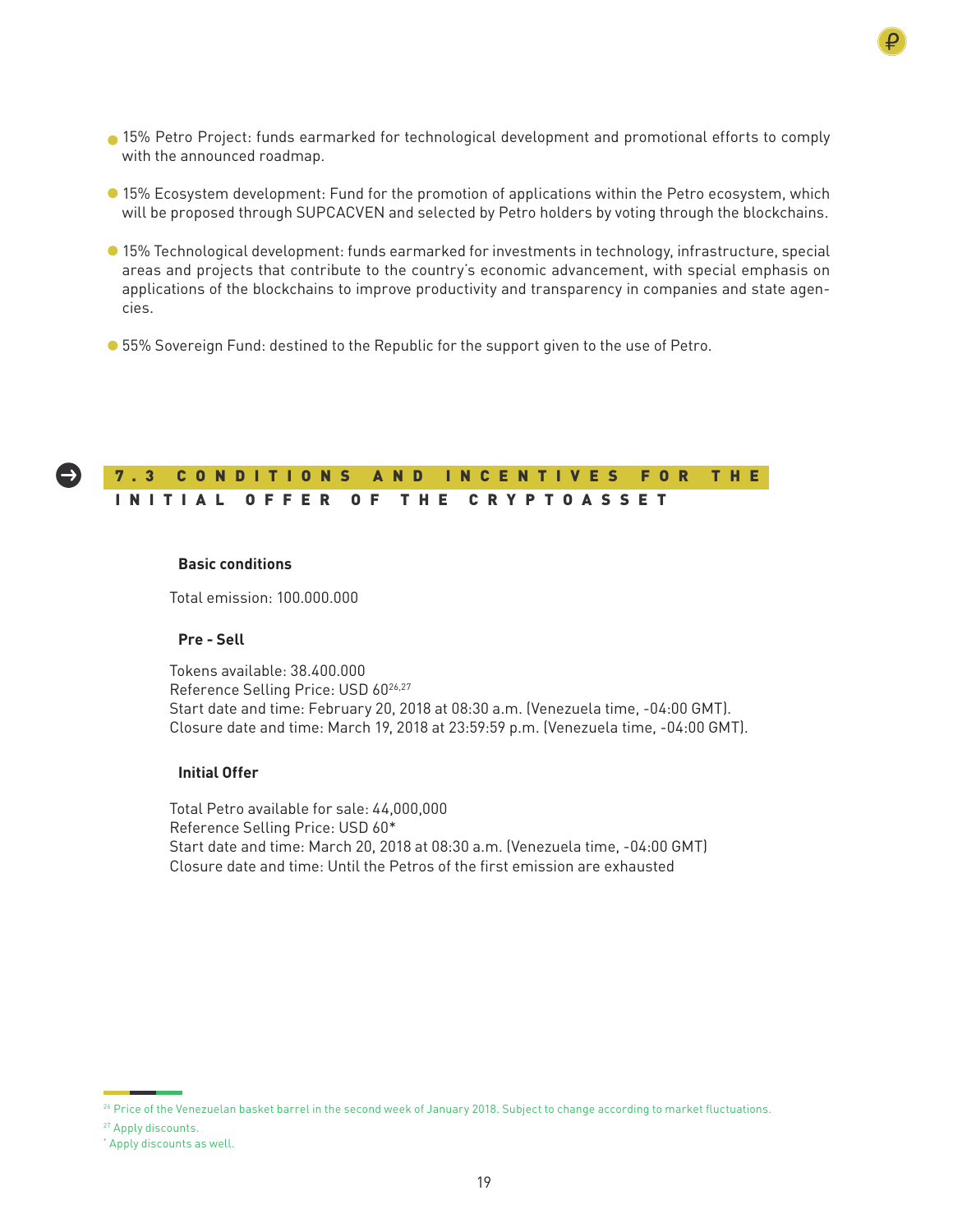## PROCESS DESCRIPTION

As previously explained, the NEM blockchain token will have immutable supply (will be pre-mined) in NEM blockchain. At the beginning of the pre-sale process, the entire issue will be in the digital portfolios of the Republic.

The starting day of the Pre-Sale, at 08:30 a.m. (time of Venezuela, -04:00 UTC), will be placed for sale the total of thirty-eight million four hundred thousand (38,400,000) tokens. During the process, discounts that reduce over time will be applied to stimulate early investment.

Prior to the Initial Offer, the 100 million (100,000,000) cryptoassets of the issue will be pre-mined in the Petro blocks chain. The Petro NEM blockchain token will have Petro from its own blockchain reserved to be exchanged when decided by its holders. The remaining Petro's, including those not assigned in the Pre-Sale, will be placed on sale open to the public and will remain available until its existence is exhausted.

This Initial Offer, whose closing depends on the total sale of the Petro created, guarantees the Venezuelan State the total collection of funds corresponding to the sale of all Petro available for sale (82,400,000 PTR).

During the Initial Offer, four levels of discount will be applied for every five million (5,000,000) of Petro until completing and finally a fifth block of twenty-four million (24,000,000) of Petro to complete the total destined for the Initial Offer process, that is, forty-four million (44,000,000) of Petro.



## INCENTIVES

An incentive system has been designed for investors who purchase Petro on a private sale basis and Initial Offering. The scheme is intended to stimulate early participation in the Pre-Sale and Initial Offering to generate trust that will produce a favorable effect on the market during the Initial Offer.

The plan is quite simple and involves scales of discounts (**Dv** ) from the initial lot. This first lot, which will be placed in the Pre-Sale, will have a volume of 3,400,000 Petro and will have a 30% discount on the reference price of crude oil in the Venezuelan basket. The following lots will have 5,000,000 Petro and the discount will decrease successively for each lot sold, until the last lot, of 24,000,000 Petro, which will have no discount.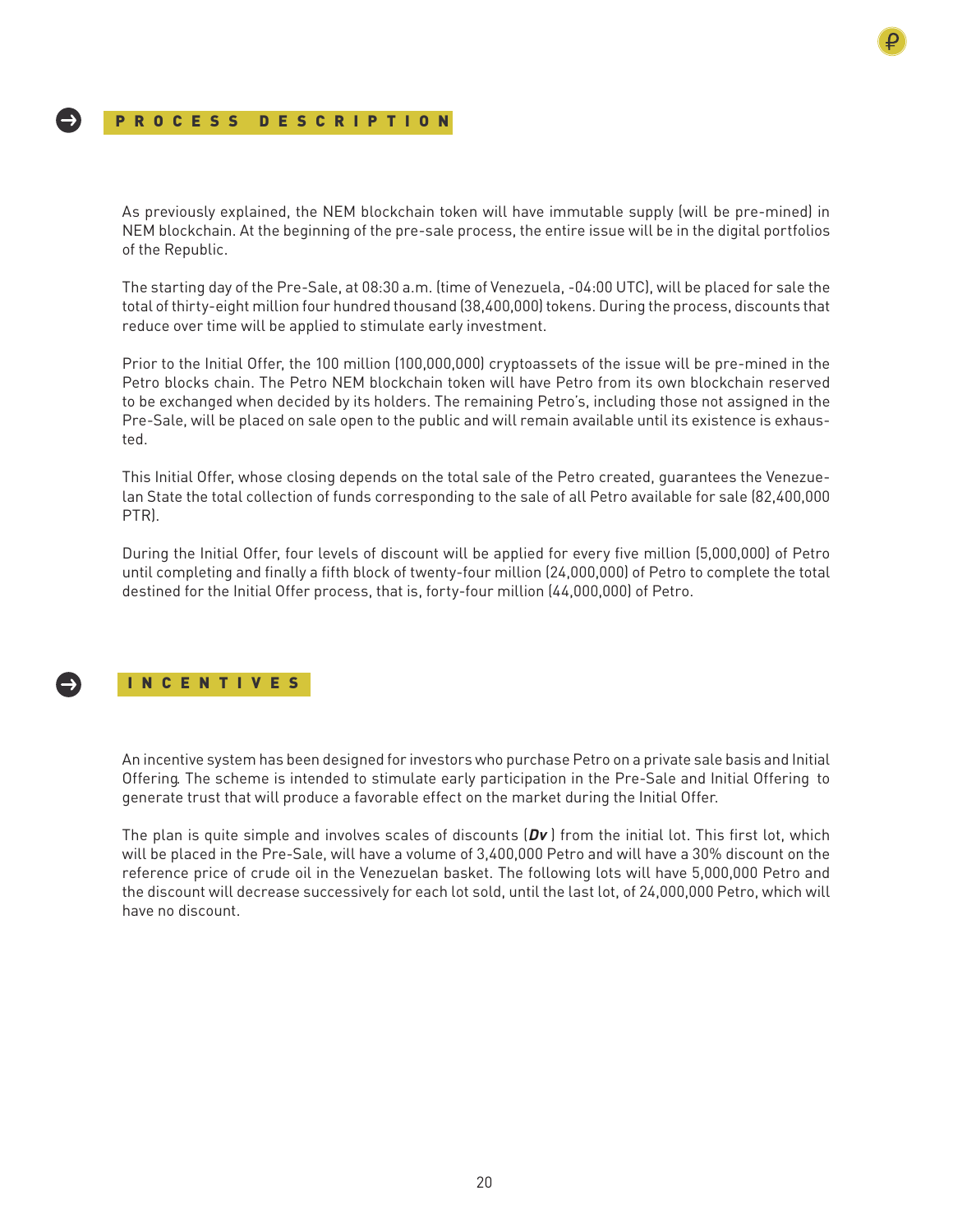$\bullet$ 

## **AVAILABLE FOR PRE-SALE AND INITIAL OFFER**

| <b>DISCOUNT</b><br>(DV %) | CRYPT-ACTIVE<br>VALUE (USD) | <b>TOKENS (PTR)</b><br>FOR SALE ON | AMOUNT<br>RAISED (USD) |  |
|---------------------------|-----------------------------|------------------------------------|------------------------|--|
| 30                        | 42                          | 3.400.000                          | 142.800.000            |  |
| 27,5                      | 43,5                        | 5.000.000                          | 217.500.000            |  |
| 25                        | 45                          | 5.000.000                          | 225.000.000            |  |
| 22,5                      | 46,5                        | 5.000.000                          | 232.500.000            |  |
| 20                        | 48                          | 5.000.000                          | 240.000.000            |  |
| 17,5                      | 49,5                        | 5.000.000                          | 247.500.000            |  |
| 15                        | 51                          | 5.000.000                          | 255.000.000            |  |
| 12,5                      | 52,5                        | 5.000.000                          | 262.500.000            |  |
|                           |                             |                                    |                        |  |

| <b>OFFER LIMIT FOR PRE-SALE</b> |                 |            |                 |  |
|---------------------------------|-----------------|------------|-----------------|--|
| 10                              | 54              | 5.000.000  | 270.800.000     |  |
| 7,5                             | 55,5            | 5.000.000  | 277.500.000     |  |
| 5                               | 57              | 5.000.000  | 285,000,000     |  |
| 2,5                             | 58,5            | 5.000.000  | 292.500.000     |  |
| 0                               | 60              | 24.000.000 | 1.440.000.000   |  |
| <b>Initial Emission</b>         | <b>SUBTOTAL</b> | 82,400,000 | \$4.387.800.000 |  |

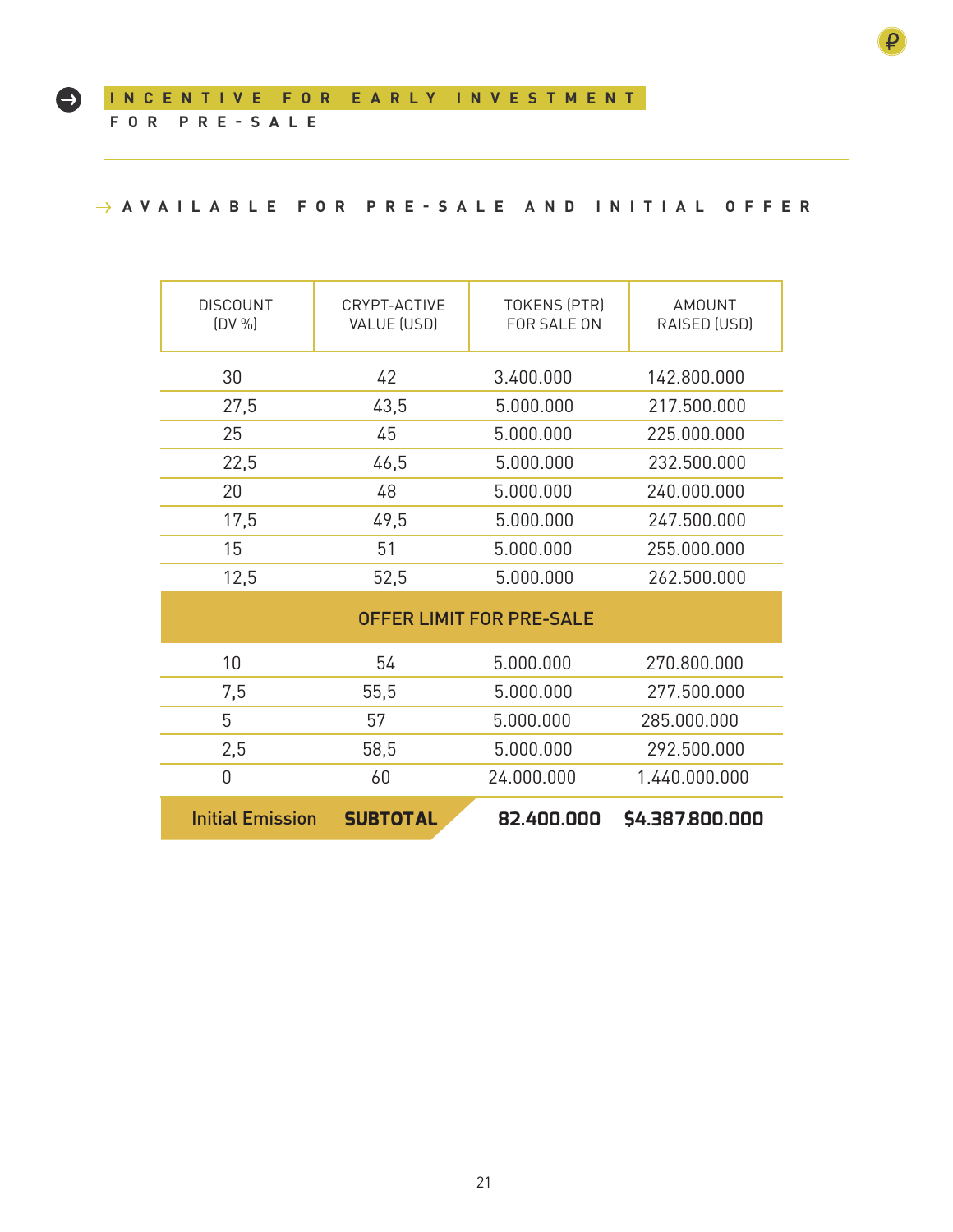## 7.4PURCHA SE AND EXCHANGE

Petro will be purchased in the following ways:

-)

- By receiving Petro tokens VE:PTR by all holders who purchased PETRO:PRESALE in the Pre-sale
- **In the Initial Offer open to the participation of the general public**
- **In the secondary market once the Initial Offer process is completed**

The purchase and exchange of Petro can be made from person to person, from portfolio to portfolio, in a secure manner. It is beyond the scope of blockades or arbitrary limitations of third parties -unless it is in the possession of a centralized entity, such as a trading house.

This ability of the Petro blockchain to execute direct exchange operations will allow the instrument to be used as a means of direct payment to businesses, restaurants, goods and services companies.

However, it should be noted that digital exchange houses will play a fundamental role in monitoring the prevention of illicit activities and combating money laundering, thus constituting the ideal means for commercial, industrial and business activities of international trade in which Petro interacts with fiduciary coins or other cryptoassets or cryptocurrencies.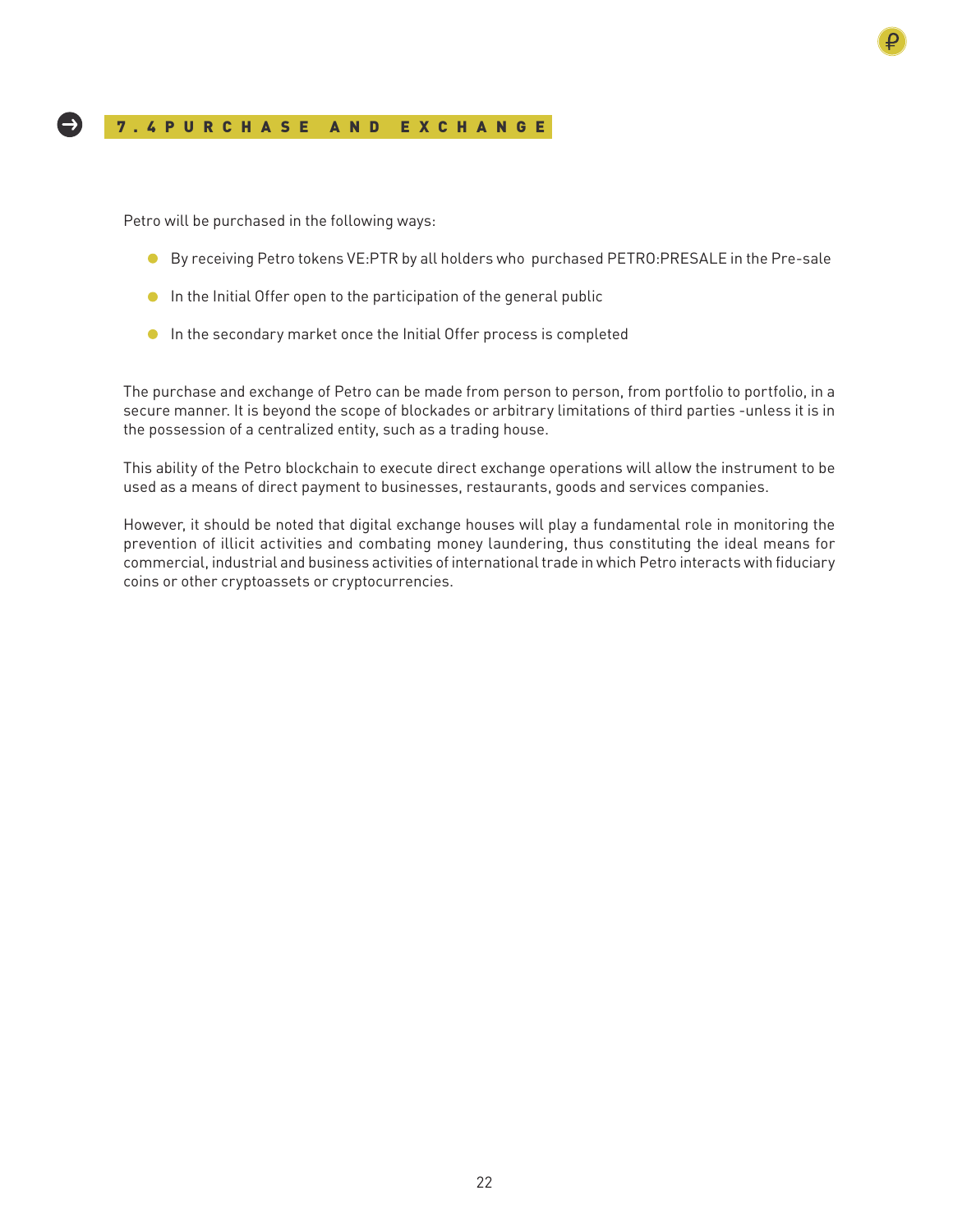If we look at principles behind NEM, it's probably most innovative blockhain. NEM blockchain is combining best possibilities of Bitcoin, Etherium and other blockchains, yet makes it in truely secure, safe, fast, more cost effecient, user and developer friendly way. With help of it's standard osftware it can be used without help of developers of IT experts to proove and check if andy electronic documents are genuine, mnotary services, secure and endcytped messaging, creating crypto assets and smart contracts, getting rewards from network, that is similar to mining in other blockchain, all this can be done in user friendly interface of NEM standard software. Besides this NEM platform has inbuilt editable multisig wallet that allows highest level of security.

So why Petro uses NEM but not Ethereum as the main Blockchain? Ethereum is a powerful and interesting blockchain. The ability to However, we have found many limitations for Petro:

## 1. Cost of working on Ethereum is high.

Transaction costs are too high compared to NEM and this may be obsticle to bulid ecosystem of blockchain businesses around Petro. Working on ETH forces you to centralize many things, decentralization is overrated. NEM public blockchain have predictible and very affordable rate and private chains ownership cost is just infrastructure.

## 2. Working on Ethereum is slow.

Ethereum executes up to 20 transactions per second (in front of the 3 of Bitcoin or 1,700 of VISA, for example). The more use of the network and the current consensus algorithms (PoW-based), the more queues will be produced and no improvement is expected. This produces that a transaction on ETH takes up to several minutes to consolidate, or some hours.

## 3. ERC20 compatibility is overrated.

There are almost no tokens that speak to each other and generate associated value, beyond the few cases.

## Benifits of using NEM

## 1. Developers community and Top Blockchain

NEM (New Economy Movement) or XEM (the token) is one of the most relevant projects by marketcap. There is a very important community of developers worldwide and they have product in production with large companies like WeChat.

## 2. NEM is very fast and cheap

If we saw before that Ethereum runs up to 20 transactions per second, the version of NEM, Catapult, made in C++, run up to 4,000 transactions per second.

## 3. You can develope internal blockchains with NEM connected to the MainNet

 We can consolidate n-thousand transactions per user in our own blockchain (zero cost of consolidation) and connect it to the main network only to send and consolidate certain information.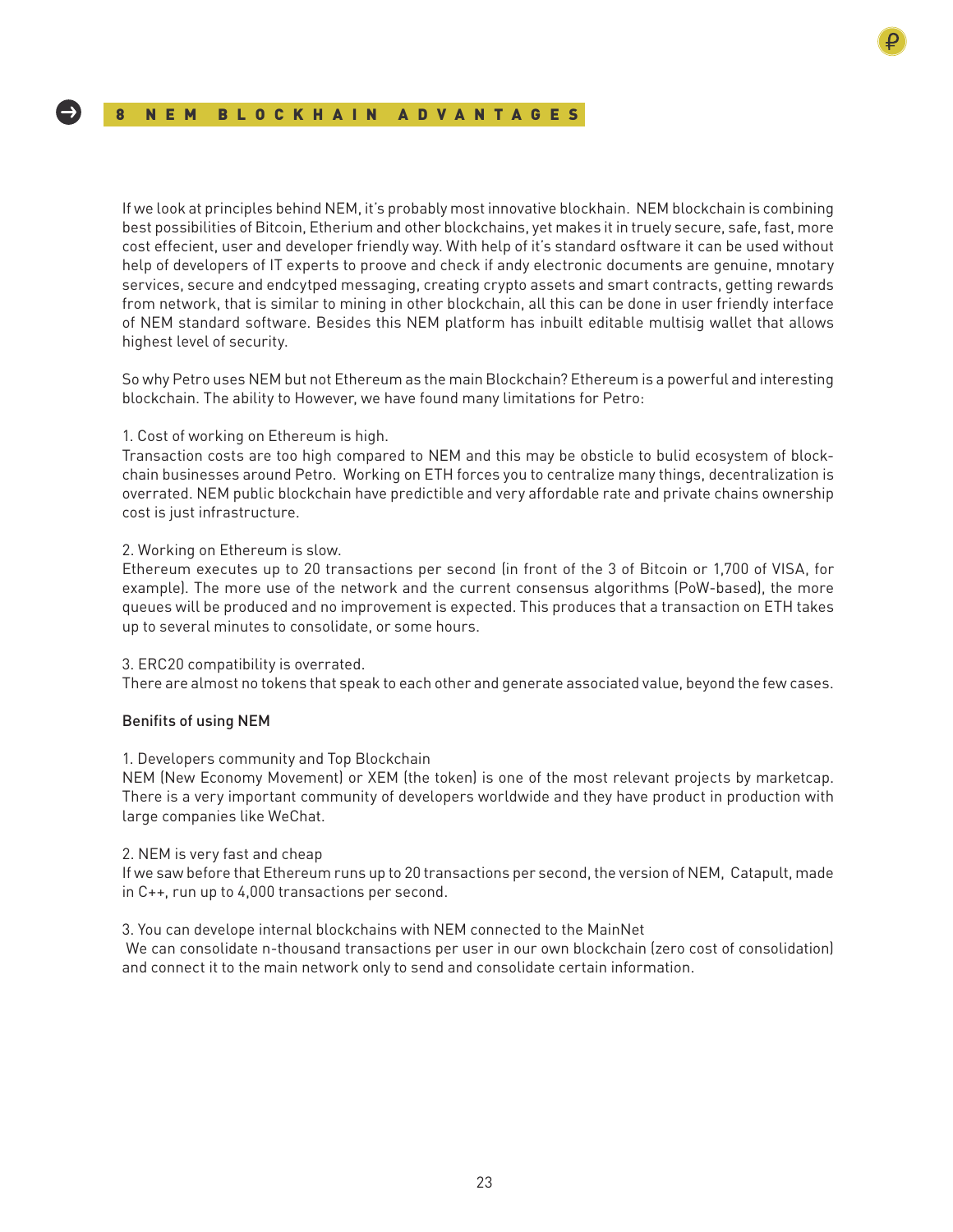

4. Governance: NEM's consensus algorithm (Proof of Importance, POI) is the way that NEM has of prioritizing the relevance of the users (POI).

It uses original idea of what is called Proof of Importance. It's difference from others is that transactions are confirmed not by nodes that have highest computing power, but by nodes with highest Importance in network. Importance is defined not only by how much cryptocurrency node has, but by how much transactions onwner of node makes, and how useful are this transactions. This means that those, who produce value for network get rewarded and hage higher weight in voting and other processes.

5. NEM has a APIcentric model, in non technical language, it's developer friendly.

A very technical and also important aspect: Petro uses power of NEM technology based on APIs. The compatibility of all Petro apps is absolute and its integration will be very fast.

6. NEM has high quality developer tools, including JavaScript and other programming languages libraries Programing smartcontracts with Solidity, that is used in Etherium knows how timecounsuming it is and how hard it is to make it secure. The report of Solidity's errors, for example, is more than unfortunate. Using Javascript and all popular languages is a step forward, and doing so on a well—structured library—as is the case of NEM is the biggest advantage for tast growth of Petro ecosystem.

## 7. NEM Foundation

NEM foundation, from founders to developers predisposed to help and grow the community.